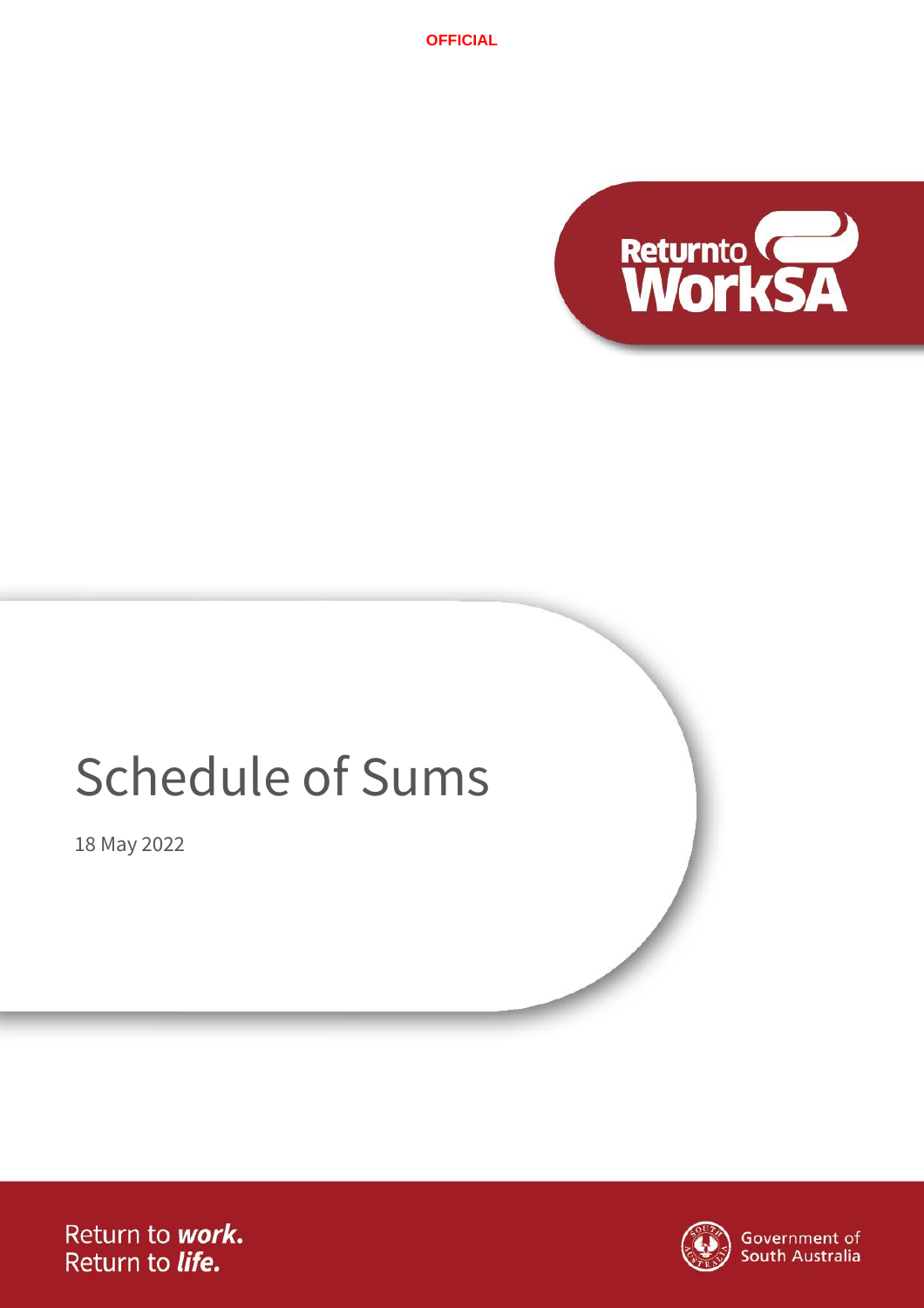# **Contents**

| Section 40 of the Act - Supplementary income support for incapacity resulting from surgery 7         |  |
|------------------------------------------------------------------------------------------------------|--|
|                                                                                                      |  |
|                                                                                                      |  |
|                                                                                                      |  |
|                                                                                                      |  |
| Section 58(4) of the Act - Lump sum payment - whole of person impairment (WPI) - non-economic loss10 |  |
|                                                                                                      |  |
|                                                                                                      |  |
|                                                                                                      |  |
|                                                                                                      |  |
|                                                                                                      |  |
|                                                                                                      |  |
|                                                                                                      |  |
|                                                                                                      |  |
|                                                                                                      |  |
|                                                                                                      |  |
|                                                                                                      |  |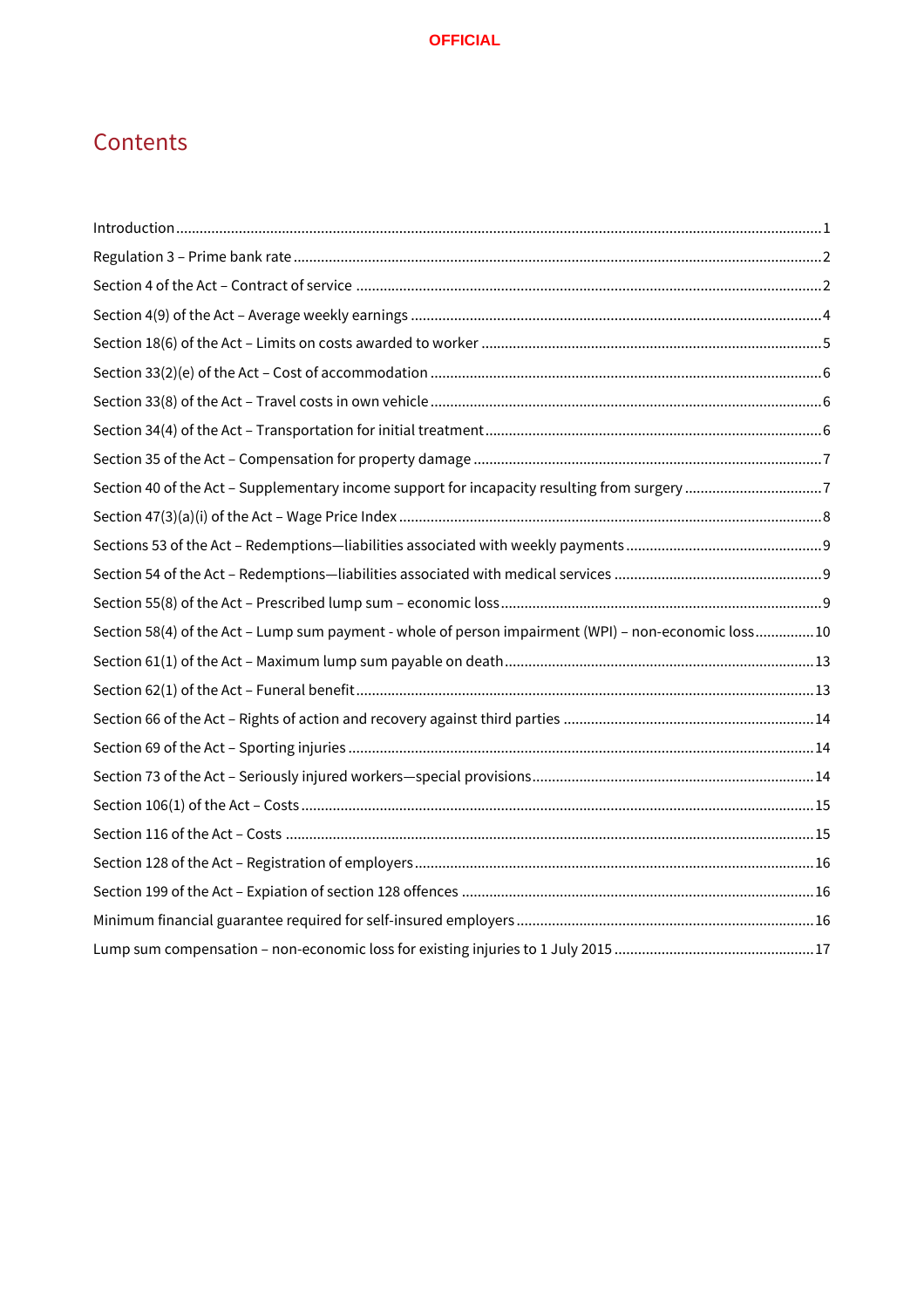# <span id="page-2-0"></span>**Introduction**

The Schedule of Sums includes the amounts adjusted in the manner required by the *Return to Work Act 2014* (the Act) and/or the *Return to Work Regulation 2015* (the Regulations).

Section 4(17) and Clause 28 of Schedule 9 of the Act, defines the indexation method where a sum of money is followed by the word (indexed) in the Act. (Note: Clause 28 of Schedule 9 commenced 1 January 2015).

Regulation 4 defines the indexation method where a sum of money is followed by the word (indexed) in the Regulations.

The *Return to Work (Transitional Arrangements)(General) Regulations 2015* provides for the table set out in Schedule 4 of the revoked *Workers Rehabilitation and Compensation Regulations 2010* to continue to apply to an existing injury (as defined in Part 10 of Schedule 9 of the Act). The Schedule of Sums includes this table with the amounts up to 30 June 2015.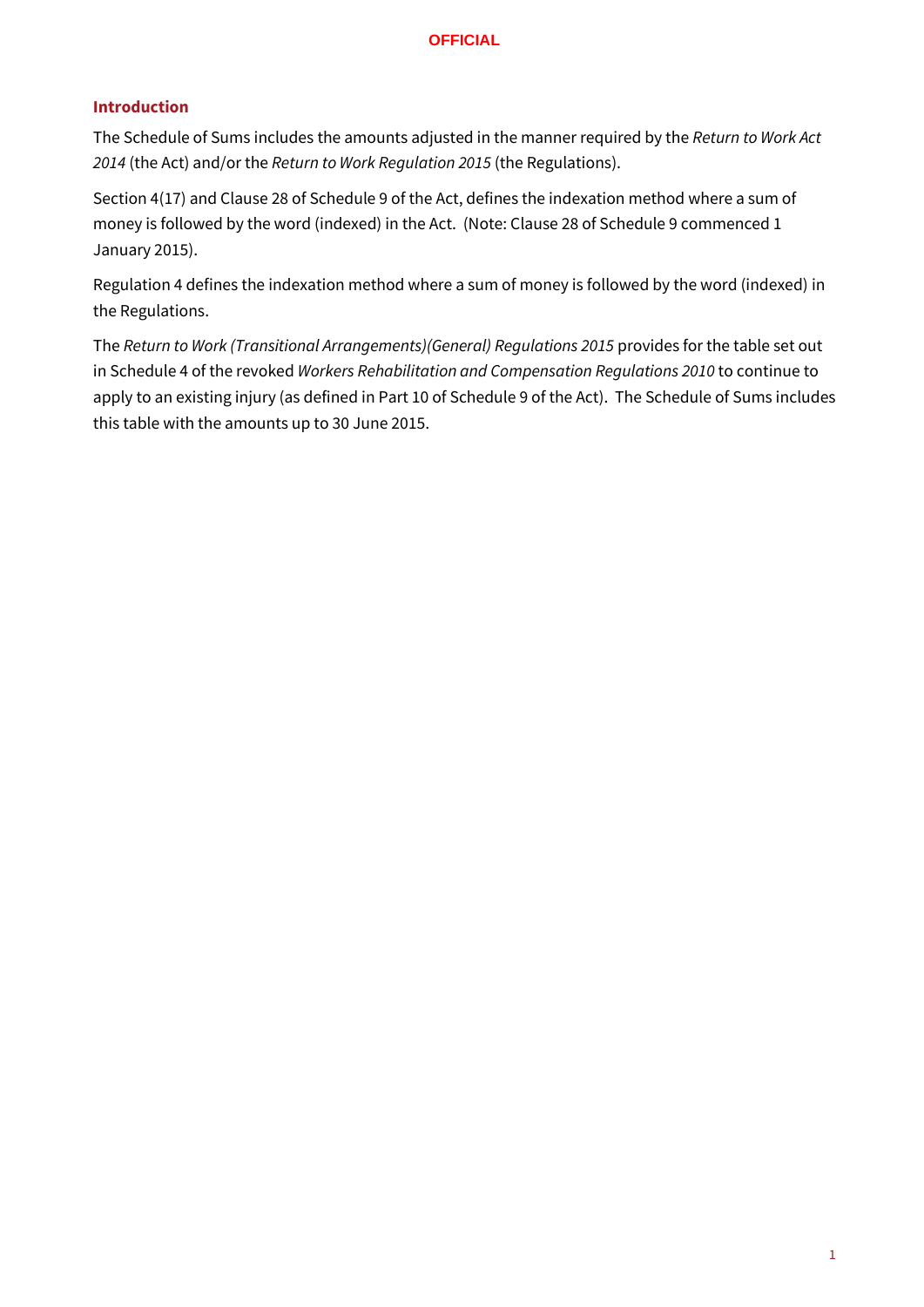#### <span id="page-3-0"></span>**Regulation 3 – Prime bank rate**

The prime bank rate is the interest rate applying to the following sections of the Act and where applicable, the regulation prescribing the rate: - section 18(15) and regulation 12, section 21(7) and regulations 13, section 48(12) and regulation 28, section 61(11) and regulation 35, section 65(1) and regulation 38, and Schedule 9, clause 39(2)(b) and regulation 71, and clauses 59(4), 59(11) and regulation 72.

| Financial year | Prime bank rate |
|----------------|-----------------|
| 2015/2016      | 9.11%           |
| 2016/2017      | 9.34%           |
| 2017/2018      | 9.49%           |
| 2018/2019      | 8.74%           |
| 2019/2020      | 8.34%           |
| 2020/2021      | 7.54%           |
| 2021/2022      | 7.59%           |
|                |                 |

#### <span id="page-3-1"></span>**Section 4 of the Act – Contract of service**

| Effective                | Regulation 5(1)(a) Building work, other than wall or floor tiling, where-                                                                                                        |                                                                                                                                                                                                                                                     |  |
|--------------------------|----------------------------------------------------------------------------------------------------------------------------------------------------------------------------------|-----------------------------------------------------------------------------------------------------------------------------------------------------------------------------------------------------------------------------------------------------|--|
|                          | Regulation $5(1)(a)(iv)(B)$<br>The value of any materials supplied, or<br>reasonably expected to be supplied, by<br>the worker does not exceed-                                  | Regulation $5(1)(a)(v)$<br>The value of any 1 tool, or any single<br>item of plant or equipment, owned or<br>leased by the worker for work purposes<br>(whether or not it is used in the<br>performance of the particular work)<br>does not exceed- |  |
| 01/07/2015 to 31/12/2015 | \$120                                                                                                                                                                            | \$18,988                                                                                                                                                                                                                                            |  |
| 1/1/2016                 | \$122<br>\$19,204                                                                                                                                                                |                                                                                                                                                                                                                                                     |  |
| 1/1/2017                 | \$123<br>\$19,437                                                                                                                                                                |                                                                                                                                                                                                                                                     |  |
| 1/1/2018                 | \$19,795<br>\$126                                                                                                                                                                |                                                                                                                                                                                                                                                     |  |
| 1/1/2019                 | \$128                                                                                                                                                                            | \$20,154                                                                                                                                                                                                                                            |  |
| 1/1/2020                 | \$130                                                                                                                                                                            | \$20,530                                                                                                                                                                                                                                            |  |
| 1/1/2021                 | \$20,746<br>\$132                                                                                                                                                                |                                                                                                                                                                                                                                                     |  |
| 1/01/2022                | \$135<br>\$21,266                                                                                                                                                                |                                                                                                                                                                                                                                                     |  |
| Effective                | Regulation 5(1)(b) Cleaning work, where-                                                                                                                                         |                                                                                                                                                                                                                                                     |  |
|                          | Regulation $5(1)(b)(iv)(A)$<br>In the case of window cleaning work-the value of any materials supplied, or<br>reasonably expected to be supplied, by the worker does not exceed- |                                                                                                                                                                                                                                                     |  |
|                          | If the term of the contract, arrangement<br>or understanding is not more than<br>1 month                                                                                         | If the term of the contract,<br>arrangement or understanding is more<br>than 1 month - an average value per<br>month of                                                                                                                             |  |
| 01/07/2015 to 31/12/2015 | \$60                                                                                                                                                                             | \$60                                                                                                                                                                                                                                                |  |
| 1/1/2016                 | \$61                                                                                                                                                                             | \$61                                                                                                                                                                                                                                                |  |
| 1/1/2017                 | \$62<br>\$62                                                                                                                                                                     |                                                                                                                                                                                                                                                     |  |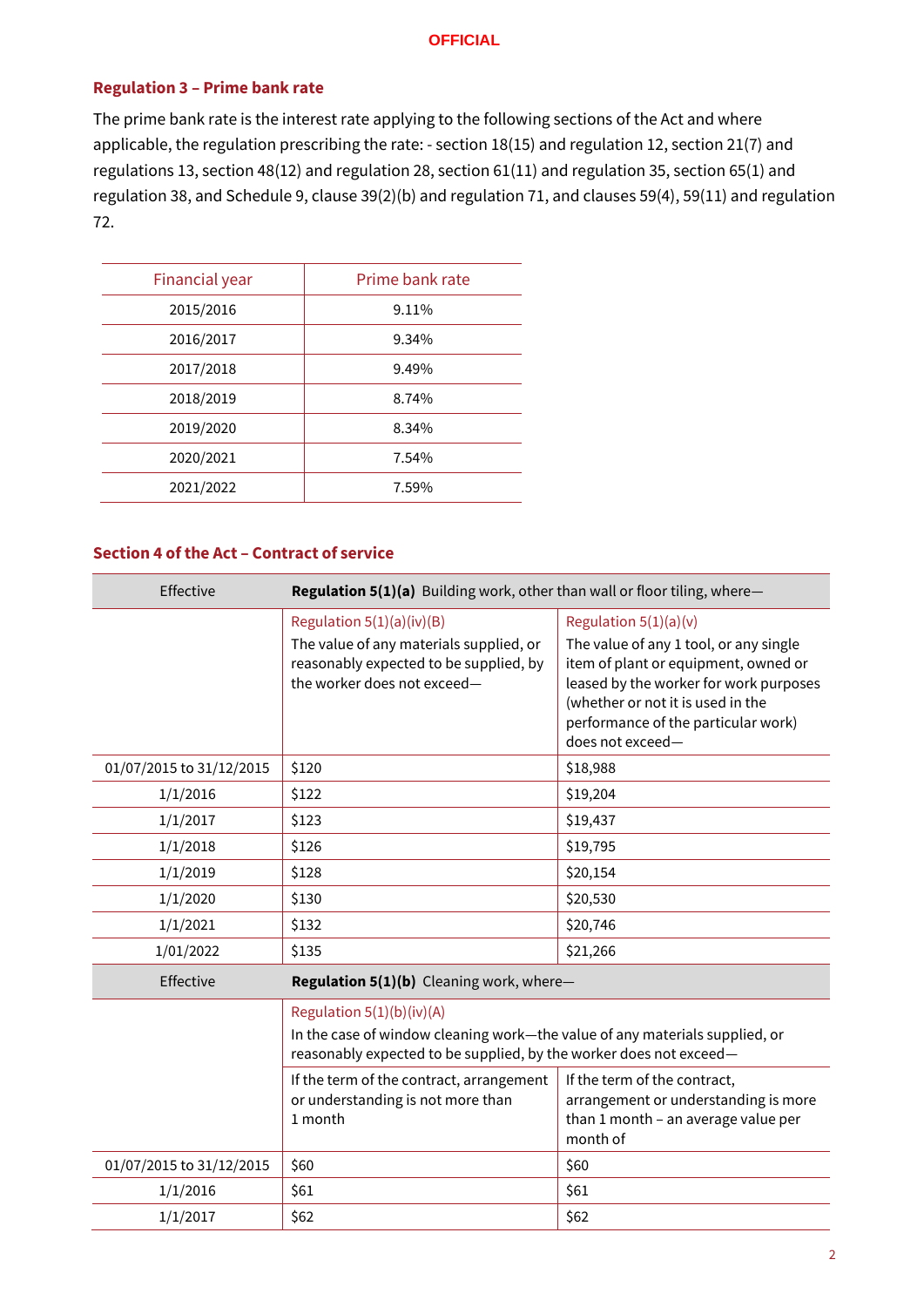| 1/1/2018                 | \$63                                                                                                                                                                                                                                       | \$63                                                                                                                    |
|--------------------------|--------------------------------------------------------------------------------------------------------------------------------------------------------------------------------------------------------------------------------------------|-------------------------------------------------------------------------------------------------------------------------|
| 1/1/2019                 | \$64<br>\$64                                                                                                                                                                                                                               |                                                                                                                         |
| 1/1/2020                 | \$65<br>\$65                                                                                                                                                                                                                               |                                                                                                                         |
| 1/1/2021                 | \$66                                                                                                                                                                                                                                       | \$66                                                                                                                    |
| 1/1/2022                 | \$68                                                                                                                                                                                                                                       | \$68                                                                                                                    |
|                          | Regulation $5(1)(b)(iv)(B)$                                                                                                                                                                                                                |                                                                                                                         |
|                          | In any other case-the value of any materials supplied, or reasonably expected to<br>be supplied, by the worker does not exceed-                                                                                                            |                                                                                                                         |
|                          | If the term of the contract, arrangement<br>or understanding is not more than<br>1 month                                                                                                                                                   | If the term of the contract,<br>arrangement or understanding is more<br>than 1 month - an average value per<br>month of |
| 01/07/2015 to 31/12/2015 | \$120                                                                                                                                                                                                                                      | \$120                                                                                                                   |
| 1/1/2016                 | \$122                                                                                                                                                                                                                                      | \$122                                                                                                                   |
| 1/1/2017                 | \$123                                                                                                                                                                                                                                      | \$123                                                                                                                   |
| 1/1/2018                 | \$126                                                                                                                                                                                                                                      | \$126                                                                                                                   |
| 1/1/2019                 | \$128                                                                                                                                                                                                                                      | \$128                                                                                                                   |
| 1/1/2020                 | \$130                                                                                                                                                                                                                                      | \$130                                                                                                                   |
| 1/1/2021                 | \$132                                                                                                                                                                                                                                      | \$132                                                                                                                   |
| 1/1/2022                 | \$135                                                                                                                                                                                                                                      | \$135                                                                                                                   |
| Effective                | goods or materials (whether or not the vehicle is registered in the driver's name)<br>where the driver is paid under the Local Government Employees Award or the<br>Adelaide City Corporation Award and where-<br>Regulation $5(1)(c)(iv)$ | Regulation 5(1)(c) Driving a motor vehicle used for the purposes of transporting                                        |
|                          | worker does not exceed-                                                                                                                                                                                                                    | The value of any materials supplied, or reasonably expected to be supplied, by the                                      |
| 01/07/2015 to 31/12/2015 | \$120                                                                                                                                                                                                                                      |                                                                                                                         |
| 1/1/2016                 | \$122                                                                                                                                                                                                                                      |                                                                                                                         |
| 1/1/2017                 | \$123                                                                                                                                                                                                                                      |                                                                                                                         |
| 1/1/2018                 | \$126                                                                                                                                                                                                                                      |                                                                                                                         |
| 1/1/2019                 | \$128                                                                                                                                                                                                                                      |                                                                                                                         |
| 1/1/2020                 | \$130                                                                                                                                                                                                                                      |                                                                                                                         |
| 1/1/2021                 | \$132                                                                                                                                                                                                                                      |                                                                                                                         |
| 1/1/2022                 | \$135                                                                                                                                                                                                                                      |                                                                                                                         |
| Effective                | Regulation 5(1)(d) Driving a taxi-cab or similar motor vehicle used for the<br>lease a licence issued in relation to the vehicle and where-                                                                                                | purpose of transporting members of the public where the driver does not hold or                                         |
|                          | Regulation $5(1)(d)(iv)$                                                                                                                                                                                                                   |                                                                                                                         |
|                          | worker does not exceed-                                                                                                                                                                                                                    | The value of any materials supplied, or reasonably expected to be supplied, by the                                      |
| 01/07/2015 to 31/12/2015 | \$120                                                                                                                                                                                                                                      |                                                                                                                         |
| 1/1/2016                 | \$122                                                                                                                                                                                                                                      |                                                                                                                         |
| 1/1/2017                 | \$123                                                                                                                                                                                                                                      |                                                                                                                         |

 $1/1/2018$  \$126 1/1/2019 \$128  $1/1/2020$  \$130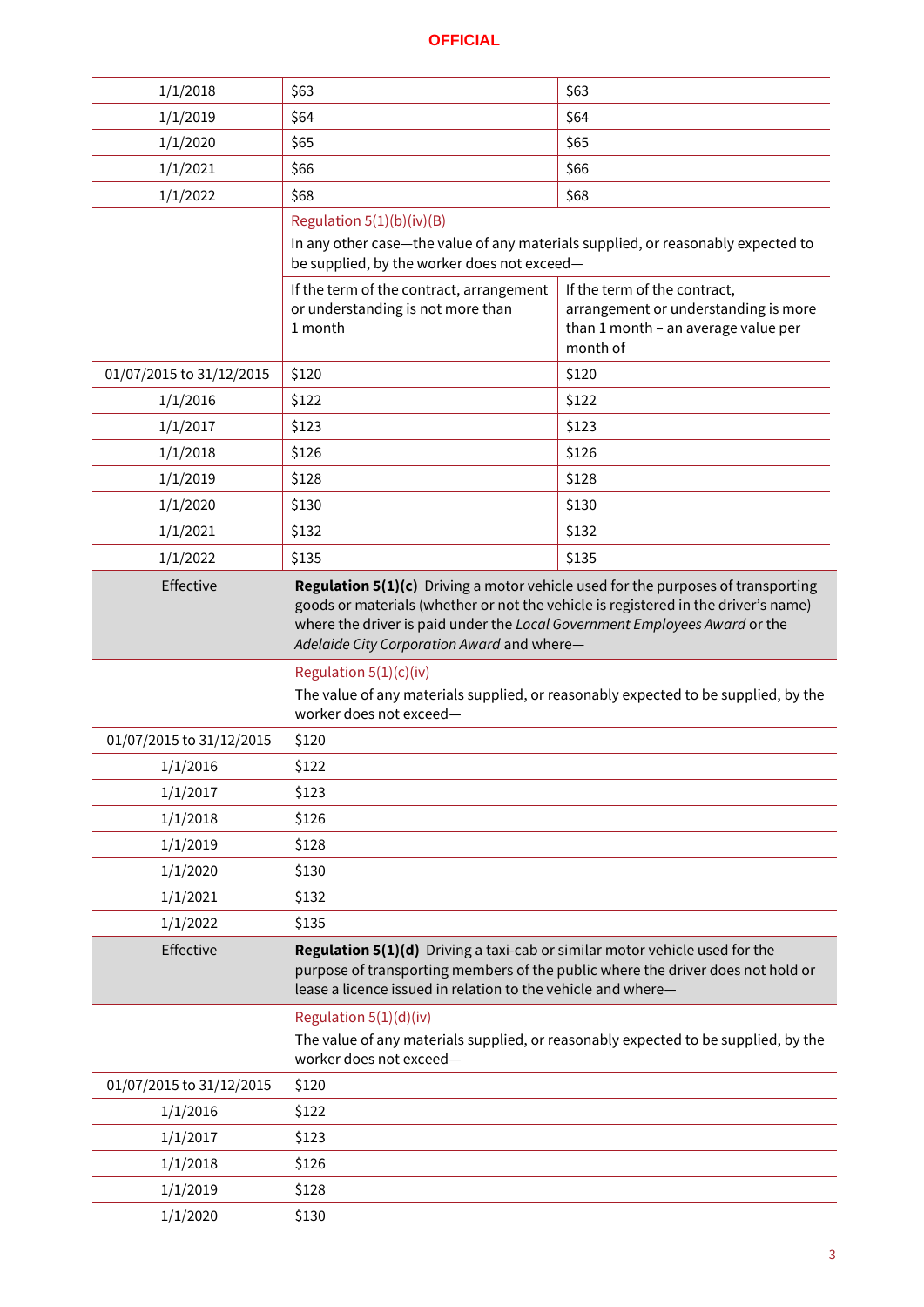| 1/1/2021                 | \$132                                                                                                                                                                                                                                                                                                                                                                     |
|--------------------------|---------------------------------------------------------------------------------------------------------------------------------------------------------------------------------------------------------------------------------------------------------------------------------------------------------------------------------------------------------------------------|
| 1/1/2022                 | \$135                                                                                                                                                                                                                                                                                                                                                                     |
| Effective                | Regulation 5(1)(e) Driving or riding for fee or reward a vehicle, other than a<br>commercial motor vehicle, for the purpose of transporting by road goods or<br>materials (including money) where the driver or rider does not simultaneously<br>own or operate more than 1 vehicle for work purposes and where-                                                          |
|                          | Regulation 5(1)(e)(iv)<br>The value of any materials supplied, or reasonably expected to be supplied, by the<br>worker does not exceed-                                                                                                                                                                                                                                   |
| 01/07/2015 to 31/12/2015 | \$120                                                                                                                                                                                                                                                                                                                                                                     |
| 1/1/2016                 | \$122                                                                                                                                                                                                                                                                                                                                                                     |
| 1/1/2017                 | \$123                                                                                                                                                                                                                                                                                                                                                                     |
| 1/1/2018                 | \$126                                                                                                                                                                                                                                                                                                                                                                     |
| 1/1/2019                 | \$128                                                                                                                                                                                                                                                                                                                                                                     |
| 1/1/2020                 | \$130                                                                                                                                                                                                                                                                                                                                                                     |
| 1/1/2021                 | \$132                                                                                                                                                                                                                                                                                                                                                                     |
|                          |                                                                                                                                                                                                                                                                                                                                                                           |
| 1/1/2022                 | \$135                                                                                                                                                                                                                                                                                                                                                                     |
| Effective                | Regulation 5(1)(f) Performing as a singer, dancer, musician, comedian or other<br>entertainer at a hotel, restaurant, club or other similar venue, but excluding work<br>as an actor, model or mannequin, or as any other type of entertainer, in<br>performing as part of a circus, concert recital, opera, operetta, mime, play or other<br>similar performance, where- |
|                          | Regulation 5(1)(f)(iv)                                                                                                                                                                                                                                                                                                                                                    |
|                          | The value of any materials supplied, or reasonably expected to be supplied, by the<br>worker does not exceed-                                                                                                                                                                                                                                                             |
| 01/07/2015 to 31/12/2015 | \$120                                                                                                                                                                                                                                                                                                                                                                     |
| 1/1/2016                 | \$122                                                                                                                                                                                                                                                                                                                                                                     |
| 1/1/2017                 | \$123                                                                                                                                                                                                                                                                                                                                                                     |
| 1/1/2018                 | \$126                                                                                                                                                                                                                                                                                                                                                                     |
| 1/1/2019                 | \$128                                                                                                                                                                                                                                                                                                                                                                     |
| 1/1/2020                 | \$130                                                                                                                                                                                                                                                                                                                                                                     |
| 1/1/2021                 | \$132                                                                                                                                                                                                                                                                                                                                                                     |

# <span id="page-5-0"></span>**Section 4(9) of the Act – Average weekly earnings**

6302.0 – Average weekly earnings, Table 13d - Original – Males – Full time adult ordinary time earnings – South Australia

| <b>Effective</b> | State average weekly<br>earnings amount | Twice State average weekly<br>earnings amount |
|------------------|-----------------------------------------|-----------------------------------------------|
| 1/07/2015        | \$1,412.20                              | \$2,824.40                                    |
| 13/08/2015       | \$1,401.80                              | \$2,803.60                                    |
| 25/2/2016        | \$1,425.00                              | \$2,850.00                                    |
| 18/8/2016        | \$1,473.00                              | \$2,946.00                                    |
| 23/2/2017        | \$1,504.50                              | \$3,009.00                                    |
| 17/8/2017        | \$1,499.70                              | \$2,999.40                                    |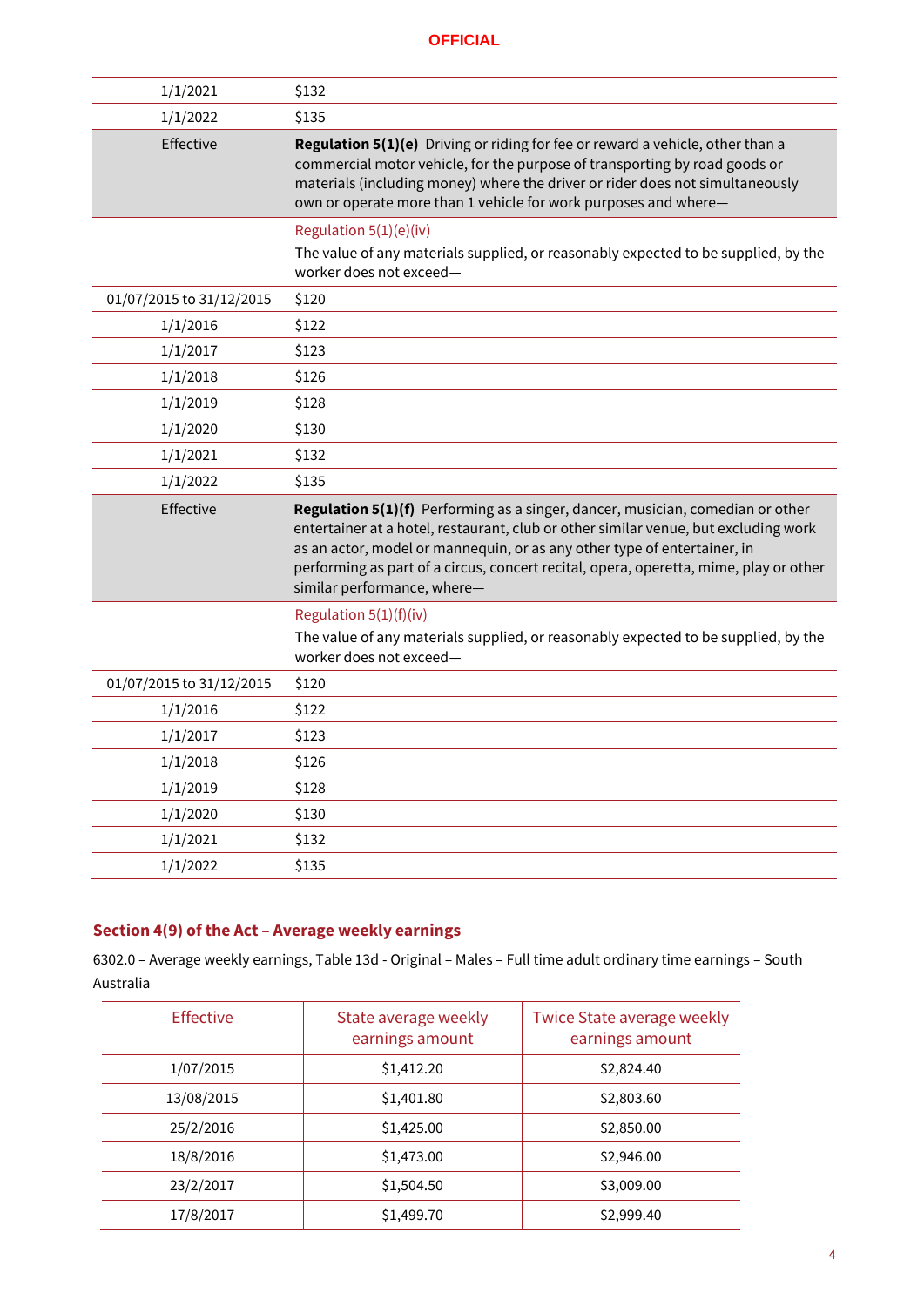| <b>Effective</b> | State average weekly<br>earnings amount | Twice State average weekly<br>earnings amount |
|------------------|-----------------------------------------|-----------------------------------------------|
| 22/2/2018        | \$1,494.80                              | \$2,989.60                                    |
| 16/8/2018        | \$1,499.60                              | \$2,999.20                                    |
| 21/2/2019        | \$1,514.70                              | \$3,029.40                                    |
| 15/8/2019        | \$1,528.00                              | \$3,056.00                                    |
| 20/2/2020        | \$1,564.40                              | \$3,128.80                                    |
| 13/08/2020       | \$1,574.40                              | \$3,148.80                                    |
| 25/02/2021       | \$1,589.00                              | \$3,178.00                                    |
| 19/08/2021       | \$1,607.10                              | \$3,214.20                                    |
| 24/02/2022       | \$1,633.40                              | \$3,266.80                                    |

# <span id="page-6-0"></span>**Section 18(6) of the Act – Limits on costs awarded to worker**

(Section 18 – Employers duty to provide employment)

| Effective                | <b>Regulation 12(1)</b> For the purposes of section 18(6) of the Act, the following limits on<br>costs awarded to a worker who is represented in proceedings are prescribed: |                                                                                                                                                                         |  |
|--------------------------|------------------------------------------------------------------------------------------------------------------------------------------------------------------------------|-------------------------------------------------------------------------------------------------------------------------------------------------------------------------|--|
|                          | Regulation 12(1)(a)                                                                                                                                                          |                                                                                                                                                                         |  |
|                          | under s18(3) of the Act-                                                                                                                                                     | For assistance in the preparation and lodgement of an application to the Tribunal                                                                                       |  |
| 01/07/2015 to 31/12/2015 | \$402                                                                                                                                                                        |                                                                                                                                                                         |  |
| 1/1/2016                 | \$407                                                                                                                                                                        |                                                                                                                                                                         |  |
| 1/1/2017                 | \$412                                                                                                                                                                        |                                                                                                                                                                         |  |
| 1/1/2018                 | \$420                                                                                                                                                                        |                                                                                                                                                                         |  |
| 1/1/2019                 | \$427                                                                                                                                                                        |                                                                                                                                                                         |  |
| 1/1/2020                 | \$435                                                                                                                                                                        |                                                                                                                                                                         |  |
| 1/1/2021                 | \$440                                                                                                                                                                        |                                                                                                                                                                         |  |
| 1/1/2022                 | \$451                                                                                                                                                                        |                                                                                                                                                                         |  |
|                          | Regulation 12(1)(b)                                                                                                                                                          | For participation in proceedings before the Tribunal in respect of an application<br>under s18(3) of the Act (including the preparation of any necessary documentation) |  |
|                          | (i)                                                                                                                                                                          | (ii) or, if the Tribunal determines, on application by the worker, that<br>the worker is entitled to an award of costs greater than (i) amount                          |  |
| 01/07/2015 to 31/12/2015 | \$745                                                                                                                                                                        | \$2,464                                                                                                                                                                 |  |
| 1/1/2016                 | \$754                                                                                                                                                                        | \$2,492                                                                                                                                                                 |  |
| 1/1/2017                 | \$763                                                                                                                                                                        | \$2,523                                                                                                                                                                 |  |
| 1/1/2018                 | \$777                                                                                                                                                                        | \$2,569                                                                                                                                                                 |  |
| 1/1/2019                 | \$791                                                                                                                                                                        | \$2,616                                                                                                                                                                 |  |
| 1/1/2020                 | \$806                                                                                                                                                                        | \$2,665                                                                                                                                                                 |  |
| 1/1/2021                 | \$814                                                                                                                                                                        | \$2,693                                                                                                                                                                 |  |
| 1/1/2022                 | \$835                                                                                                                                                                        | \$2,760                                                                                                                                                                 |  |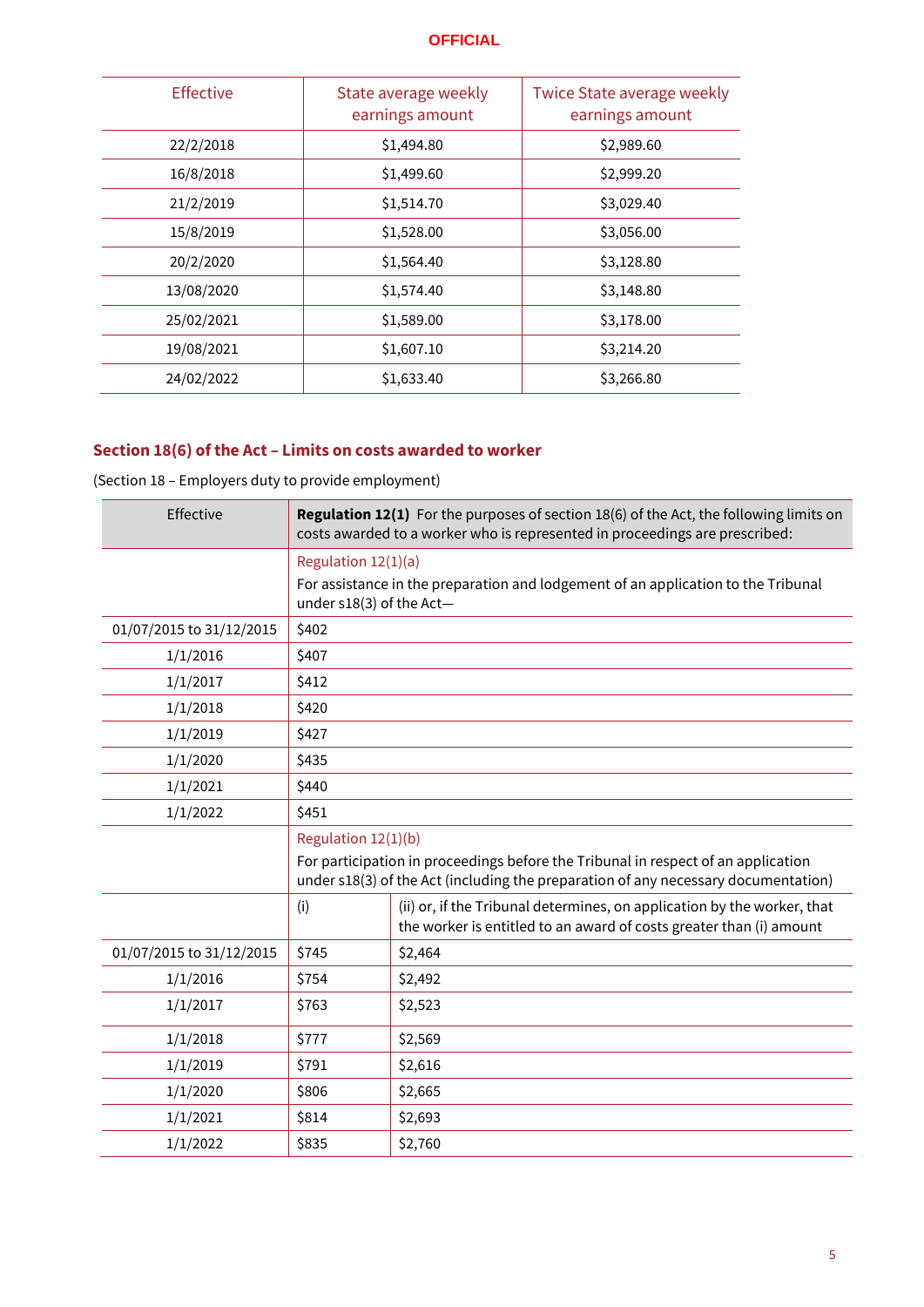# <span id="page-7-0"></span>**Section 33(2)(e) of the Act – Cost of accommodation**

| Effective                | Regulation 21(1) For the purposes of<br>section $33(2)(e)$ of the Act, the<br>maximum amount of compensation<br>payable for the cost of the<br>accommodation (including meals) of a<br>worker away from home for the<br>purpose of receiving medical services<br>or approved recover/return to work<br>services is: | Regulation 21(2) If an amount under<br>subregulation (1) relates to<br>accommodation outside South Australia,<br>the maximum amount is increased by an<br>additional: |
|--------------------------|---------------------------------------------------------------------------------------------------------------------------------------------------------------------------------------------------------------------------------------------------------------------------------------------------------------------|-----------------------------------------------------------------------------------------------------------------------------------------------------------------------|
| 01/07/2015 to 31/12/2015 | \$215/day                                                                                                                                                                                                                                                                                                           | \$86/day                                                                                                                                                              |
| 1/1/2016                 | \$218/day                                                                                                                                                                                                                                                                                                           | \$87/day                                                                                                                                                              |
| 1/1/2017                 | \$221/day                                                                                                                                                                                                                                                                                                           | \$89/day                                                                                                                                                              |
| 1/1/2018                 | \$225/day                                                                                                                                                                                                                                                                                                           | \$90/day                                                                                                                                                              |
| 1/1/2019                 | \$229/day                                                                                                                                                                                                                                                                                                           | \$92/day                                                                                                                                                              |
| 1/1/2020                 | \$233/day                                                                                                                                                                                                                                                                                                           | \$93/day                                                                                                                                                              |
| 1/1/2021                 | \$235/day                                                                                                                                                                                                                                                                                                           | \$94/day                                                                                                                                                              |
| 1/1/2022                 | \$241/day                                                                                                                                                                                                                                                                                                           | \$97/day                                                                                                                                                              |

# <span id="page-7-1"></span>**Section 33(8) of the Act – Travel costs in own vehicle**

Travel allowance to be gazetted annually.

| Reimbursement – travelling in own vehicle |          |  |  |
|-------------------------------------------|----------|--|--|
| 01/07/2015 to 31/12/2015                  | 42.5c/km |  |  |
| 1/1/2016                                  | 43c/km   |  |  |
| 1/1/2017                                  | 43.5c/km |  |  |
| 1/1/2018                                  | 44.3c/km |  |  |
| 1/1/2019                                  | 45.1c/km |  |  |
| 1/1/2020                                  | 45.9c/km |  |  |
| 1/1/2021                                  | 46.4c/km |  |  |
| 1/1/2022                                  | 47.6c/km |  |  |

# <span id="page-7-2"></span>**Section 34(4) of the Act – Transportation for initial treatment**

| Effective                | <b>Regulation 24</b> For the purposes of section 34(4) of the Act, transportation for<br>initial treatment - the amount is prescribed: |
|--------------------------|----------------------------------------------------------------------------------------------------------------------------------------|
| 01/07/2015 to 31/12/2015 | \$277                                                                                                                                  |
| 1/1/2016                 | \$281                                                                                                                                  |
| 1/1/2017                 | \$284                                                                                                                                  |
| 1/1/2018                 | \$289                                                                                                                                  |
| 1/1/2019                 | \$295                                                                                                                                  |
| 1/1/2020                 | \$300                                                                                                                                  |
| 1/1/2021                 | \$303                                                                                                                                  |
| 1/1/2022                 | \$311                                                                                                                                  |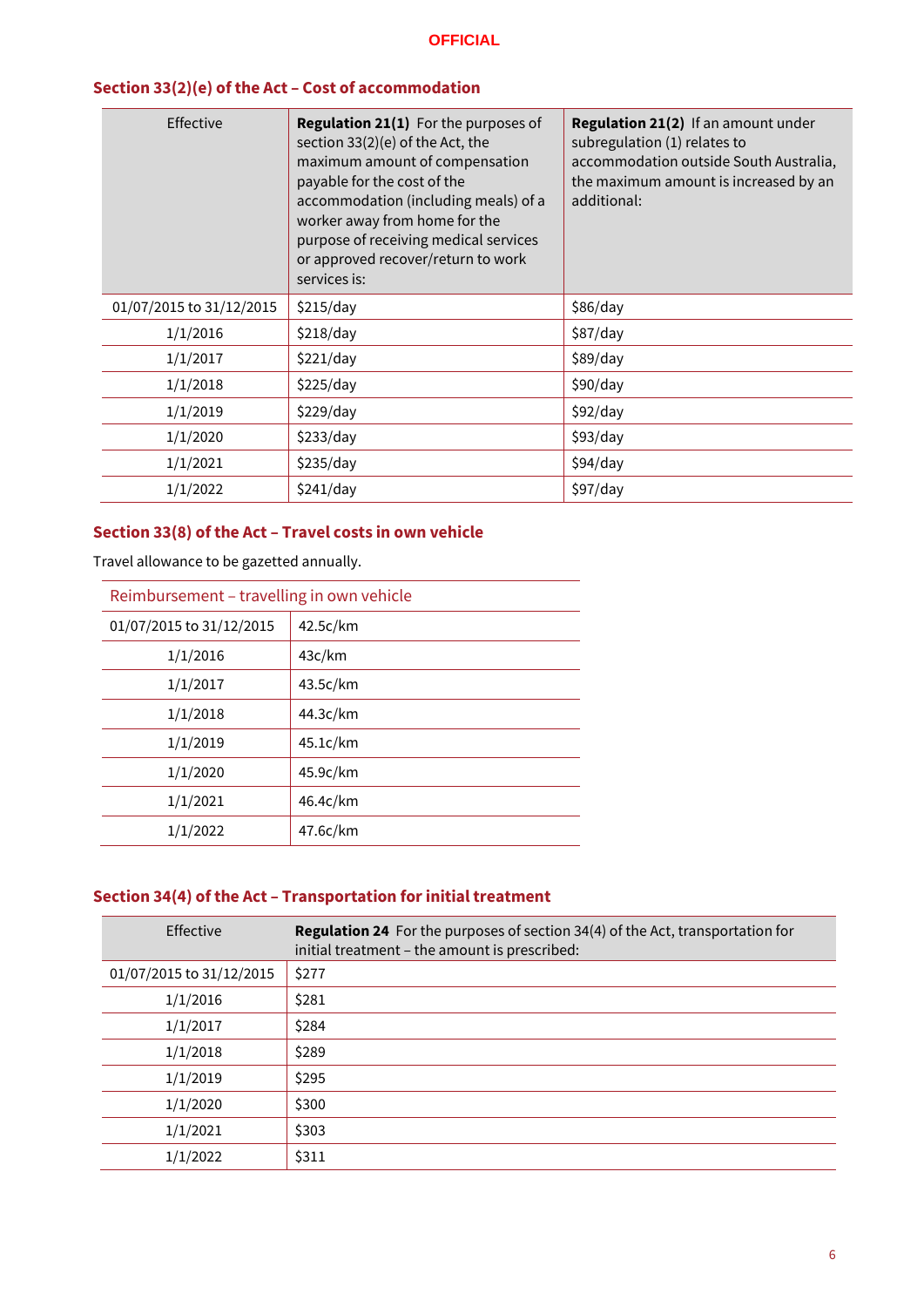| section 33 of the fite. Compensation for property adminge |                                                                                                                                                                        |          |
|-----------------------------------------------------------|------------------------------------------------------------------------------------------------------------------------------------------------------------------------|----------|
| Effective                                                 | <b>Regulation 25</b> For the purposes of section 35 of the Act, the following limits apply<br>in relation to the compensation payable for damage to personal property: |          |
| From 01/07/2015                                           | Therapeutic appliances and tools of trade                                                                                                                              | No limit |
| 01/07/2015 to 31/12/2015                                  | Clothes and personal effects                                                                                                                                           | \$2,374  |
| 1/1/2016                                                  | Clothes and personal effects                                                                                                                                           | \$2,401  |
| 1/1/2017                                                  | Clothes and personal effects                                                                                                                                           | \$2,431  |
| 1/1/2018                                                  | Clothes and personal effects                                                                                                                                           | \$2,475  |
| 1/1/2019                                                  | Clothes and personal effects                                                                                                                                           | \$2,520  |
| 1/1/2020                                                  | Clothes and personal effects                                                                                                                                           | \$2,567  |
| 1/1/2021                                                  | Clothes and personal effects                                                                                                                                           | \$2,594  |
| 1/1/2022                                                  | Clothes and personal effects                                                                                                                                           | \$2,659  |

#### <span id="page-8-0"></span>**Section 35 of the Act – Compensation for property damage**

#### <span id="page-8-1"></span>**Section 40 of the Act – Supplementary income support for incapacity resulting from surgery**

6401.0 – Consumer Price Index Australia – Table 5 - CPI: Groups, Index Numbers by Capital City

**Regulation 26** For the purposes of section 40(3) of the Act, the rate of supplementary income support payments determined in accordance with section 39(1)(b) of the Act.

| Period (Quarter)              | Index | <b>Date Released</b> |
|-------------------------------|-------|----------------------|
| 1 January to 31 March 2015    | 106.3 | 22/4/2015            |
| 1 April to 30 June 2015       | 106.8 | 22/7/2015            |
| 1 July to 30 September 2015   | 107.1 | 28/10/2015           |
| 1 October to 31 December 2015 | 107.3 | 27/1/2016            |
| 1 January to 31 March 2016    | 107.0 | 27/4/2016            |
| 1 April to 30 June 2016       | 107.5 | 27/7/2016            |
| 1 July to 30 September 2016   | 108.4 | 26/10/2016           |
| 1 October to 31 December 2016 | 108.7 | 25/1/2017            |
| 1 January to 31 March 2017    | 109.1 | 26/4/2017            |
| 1 April to 30 June 2017       | 109.2 | 26/7/2017            |
| 1 July to 30 September 2017   | 110.4 | 25/10/2017           |
| 1 October to 31 December 2017 | 111.2 | 31/01/2018           |
| 1 January to 31 March 2018    | 111.6 | 24/04/2018           |
| 1 April to 30 June 2018       | 112.1 | 25/07/2018           |
| 1 July to 30 September 2018   | 112.4 | 31/10/2018           |
| 1 October to 31 December 2018 | 113.0 | 30/01/2019           |
| 1 January to 31 March 2019    | 113.1 | 24/4/2019            |
| 1 April to 30 June 2019       | 113.7 | 31/7/2019            |
| 1 July to 30 September 2019   | 114.5 | 30/10/2019           |
| 1 October to 31 December 2019 | 115.4 | 29/01/2020           |
| 1 January to 31 March 2020    | 115.8 | 29/04/2020           |
| 1 April to 30 June 2020       | 114.6 | 29/07/2020           |
| 1 July to 30 September 2020   | 115.7 | 28/10/2020           |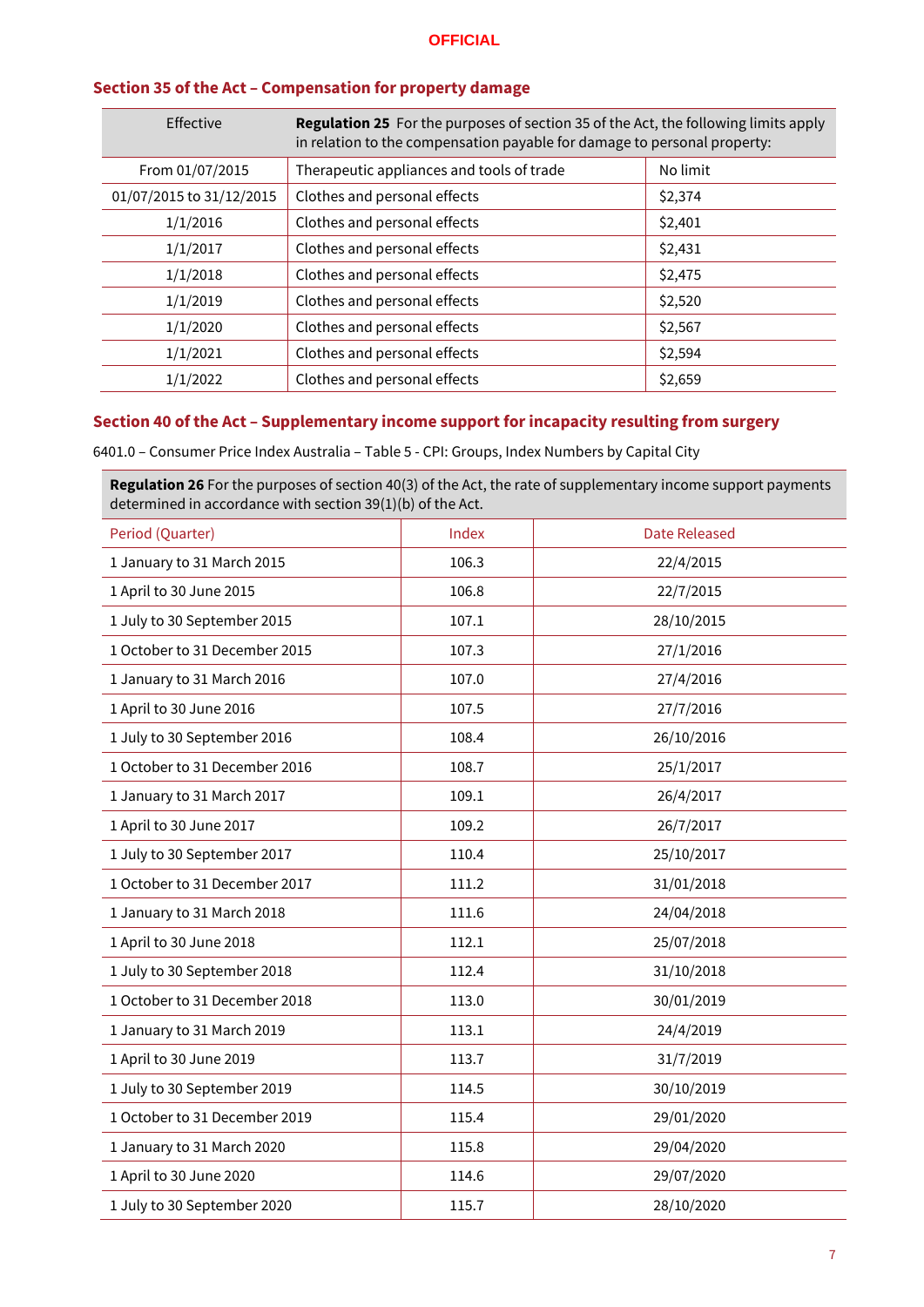| 1 October to 31 December 2020 | 116.5 | 27/01/2021 |
|-------------------------------|-------|------------|
| 1 January to 31 March 2021    | 117.2 | 28/04/2021 |
| 1 April to 30 June 2021       | 117.8 | 28/07/2021 |
| 1 July to 30 September 2021   | 118.6 | 27/10/2021 |
| 1 October to 31 December 2021 | 120.4 | 25/01/2022 |
| 1 January to 31 March 2022    | 122.7 | 27/04/2022 |

# <span id="page-9-0"></span>**Section 47(3)(a)(i) of the Act – Wage Price Index**

Currently 6345.0 – Wage Price Index – Table 2 - Wage Price Index: Total hourly rates of pay excluding bonuses for South Australia

| Period                           | % change | Operative date                                                  |
|----------------------------------|----------|-----------------------------------------------------------------|
| March 2014 to March 2015         | 2.5%     | $13/5/2015$ , applies to section $47(3)(a)(i)$ from<br>1/7/2015 |
| June 2014 to June 2015           | 2.5%     | 12/8/2015                                                       |
| September 2014 to September 2015 | 2.3%     | 18/11/2015                                                      |
| December 2014 to December 2015   | 2.3%     | 24/2/2016                                                       |
| March 2015 to March 2016         | 2.2%     | 18/5/2016                                                       |
| June 2015 to June 2016           | 2.2%     | 17/8/2016                                                       |
| September 2015 to September 2016 | 2.3%     | 16/11/2016                                                      |
| December 2015 to December 2016   | 2.2%     | 22/2/2017                                                       |
| March 2016 to March 2017         | 2.2%     | 17/5/2017                                                       |
| June 2016 to June 2017           | 2.1%     | 16/8/2017                                                       |
| September 2016 to September 2017 | 2.0%     | 15/11/2017                                                      |
| December 2016 to December 2017   | 1.9%     | 21/2/2018                                                       |
| March 2017 to March 2018         | 2.1%     | 16/5/2018                                                       |
| June 2017 to June 2018           | 2.1%     | 15/8/2018                                                       |
| September 2017 to September 2018 | 2.2%     | 14/11/2018                                                      |
| December 2017 to December 2018   | 2.3%     | 20/2/2019                                                       |
| March 2018 to March 2019         | 2.1%     | 15/05/2019                                                      |
| June 2018 to June 2019           | 2.2%     | 14/08/2019                                                      |
| September 2018 to September 2019 | 2.3%     | 13/11/2019                                                      |
| December 2018 to December 2019   | 2.3%     | 19/02/2020                                                      |
| March 2019 to March 2020         | 2.3%     | 13/05/2020                                                      |
| June 2019 to June 2020           | 2.4%     | 12/08/2020                                                      |
| September 2019 to September 2020 | 1.8%     | 18/11/2020                                                      |
| December 2019 to December 2020   | 1.4%     | 24/02/2021                                                      |
| March 2020 to March 2021         | 1.6%     | 19/05/2021                                                      |
| June 2020 to June 2021           | 1.6%     | 18/08/2021                                                      |
| September 2020 to September 2021 | 1.8%     | 17/11/2021                                                      |
| December 2020 to December 2021   | 2.1%     | 23/02/2022                                                      |
|                                  |          |                                                                 |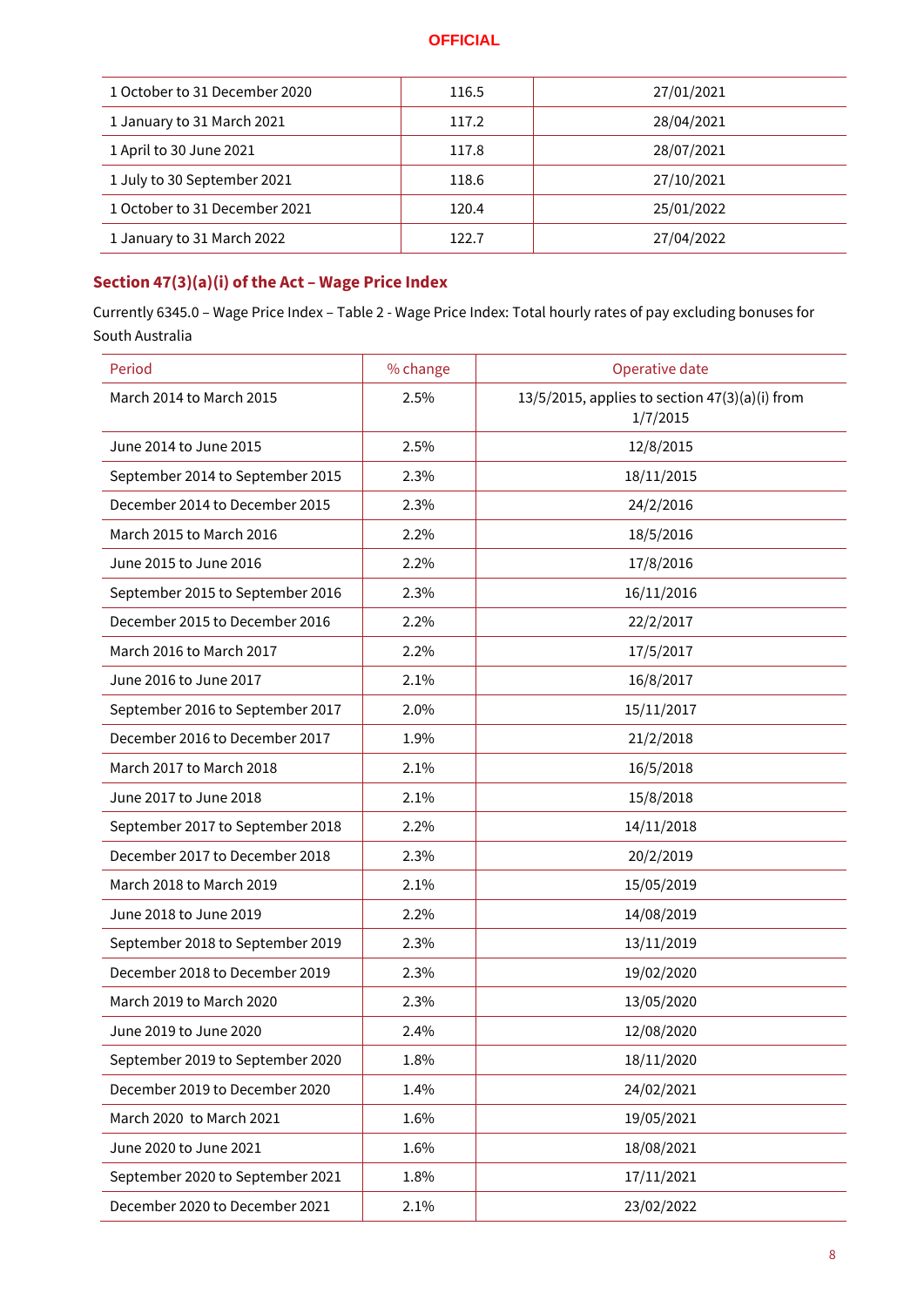| 18/05/2022<br>March 2021 to March 2022<br>2.2% |  |
|------------------------------------------------|--|
|------------------------------------------------|--|

#### <span id="page-10-0"></span>**Sections 53 of the Act – Redemptions―liabilities associated with weekly payments**

Regulation 31―Prescribed limits on costs―provision of professional advice

| Effective                | <b>Regulation 31</b> For the purposes of section 53(4) of the Act, the following limits are<br>prescribed in relation to the indemnity provided by the Corporation for the costs<br>of obtaining advice in the event of redemption negotiations: |                                                                                              |  |  |  |  |  |
|--------------------------|--------------------------------------------------------------------------------------------------------------------------------------------------------------------------------------------------------------------------------------------------|----------------------------------------------------------------------------------------------|--|--|--|--|--|
|                          | Obtaining professional advice about<br>the consequences of redemption                                                                                                                                                                            | Obtaining financial advice about the<br>investment or use of money received on<br>redemption |  |  |  |  |  |
| 01/07/2015 to 31/12/2015 | \$900                                                                                                                                                                                                                                            | \$900                                                                                        |  |  |  |  |  |
| 1/1/2016                 | \$911                                                                                                                                                                                                                                            | \$911                                                                                        |  |  |  |  |  |
| 1/1/2017                 | \$922                                                                                                                                                                                                                                            | \$922                                                                                        |  |  |  |  |  |
| 1/1/2018                 | \$939                                                                                                                                                                                                                                            | \$939                                                                                        |  |  |  |  |  |
| 1/1/2019                 | \$956                                                                                                                                                                                                                                            | \$956                                                                                        |  |  |  |  |  |
| 1/1/2020                 | \$974                                                                                                                                                                                                                                            | \$974                                                                                        |  |  |  |  |  |
| 1/1/2021                 | \$984                                                                                                                                                                                                                                            | \$984                                                                                        |  |  |  |  |  |
| 1/1/2022                 | \$1,008                                                                                                                                                                                                                                          | \$1,008                                                                                      |  |  |  |  |  |

#### <span id="page-10-1"></span>**Section 54 of the Act – Redemptions―liabilities associated with medical services**

Regulation 32―Prescribed limits on costs―provision of professional advice

| <b>Effective</b>         | <b>Regulation 32</b> For the purposes of section 54(6) of the Act, the following limits are<br>prescribed in relation to the indemnity provided by the Corporation for the costs<br>of obtaining advice in the event of redemption negotiations: |                                                                                                                                          |  |  |  |  |  |  |
|--------------------------|--------------------------------------------------------------------------------------------------------------------------------------------------------------------------------------------------------------------------------------------------|------------------------------------------------------------------------------------------------------------------------------------------|--|--|--|--|--|--|
|                          | Obtaining professional advice about<br>the consequences of redemption                                                                                                                                                                            | Obtaining advice from a recognised<br>health practitioner about future medical<br>services and other assistance likely to be<br>required |  |  |  |  |  |  |
| 01/07/2015 to 31/12/2015 | \$900                                                                                                                                                                                                                                            | \$900                                                                                                                                    |  |  |  |  |  |  |
| 1/1/2016                 | \$911                                                                                                                                                                                                                                            | \$911                                                                                                                                    |  |  |  |  |  |  |
| 1/1/2017                 | \$922                                                                                                                                                                                                                                            | \$922                                                                                                                                    |  |  |  |  |  |  |
| 1/1/2018                 | \$939                                                                                                                                                                                                                                            | \$939                                                                                                                                    |  |  |  |  |  |  |
| 1/1/2019                 | \$956                                                                                                                                                                                                                                            | \$956                                                                                                                                    |  |  |  |  |  |  |
| 1/1/2020                 | \$974                                                                                                                                                                                                                                            | \$974                                                                                                                                    |  |  |  |  |  |  |
| 1/1/2021                 | \$984                                                                                                                                                                                                                                            | \$984                                                                                                                                    |  |  |  |  |  |  |
| 1/1/2022                 | \$1,008                                                                                                                                                                                                                                          | \$1,008                                                                                                                                  |  |  |  |  |  |  |

#### <span id="page-10-2"></span>**Section 55(8) of the Act – Prescribed lump sum – economic loss**

Schedule 7 of the Act – Scale of entitlements in the regulations

| Degree of<br><b>WPI</b> | 01/07/201<br>to<br>31/12/201 | 1/1/2016 | 1/1/2017 | 1/1/2018 | 1/1/2019 | 1/1/2020 | 1/1/2021 | 1/1/2022 |
|-------------------------|------------------------------|----------|----------|----------|----------|----------|----------|----------|
| 0                       | \$0                          | \$0      | \$0      | \$0      | \$0      | \$0      | \$0      | \$0      |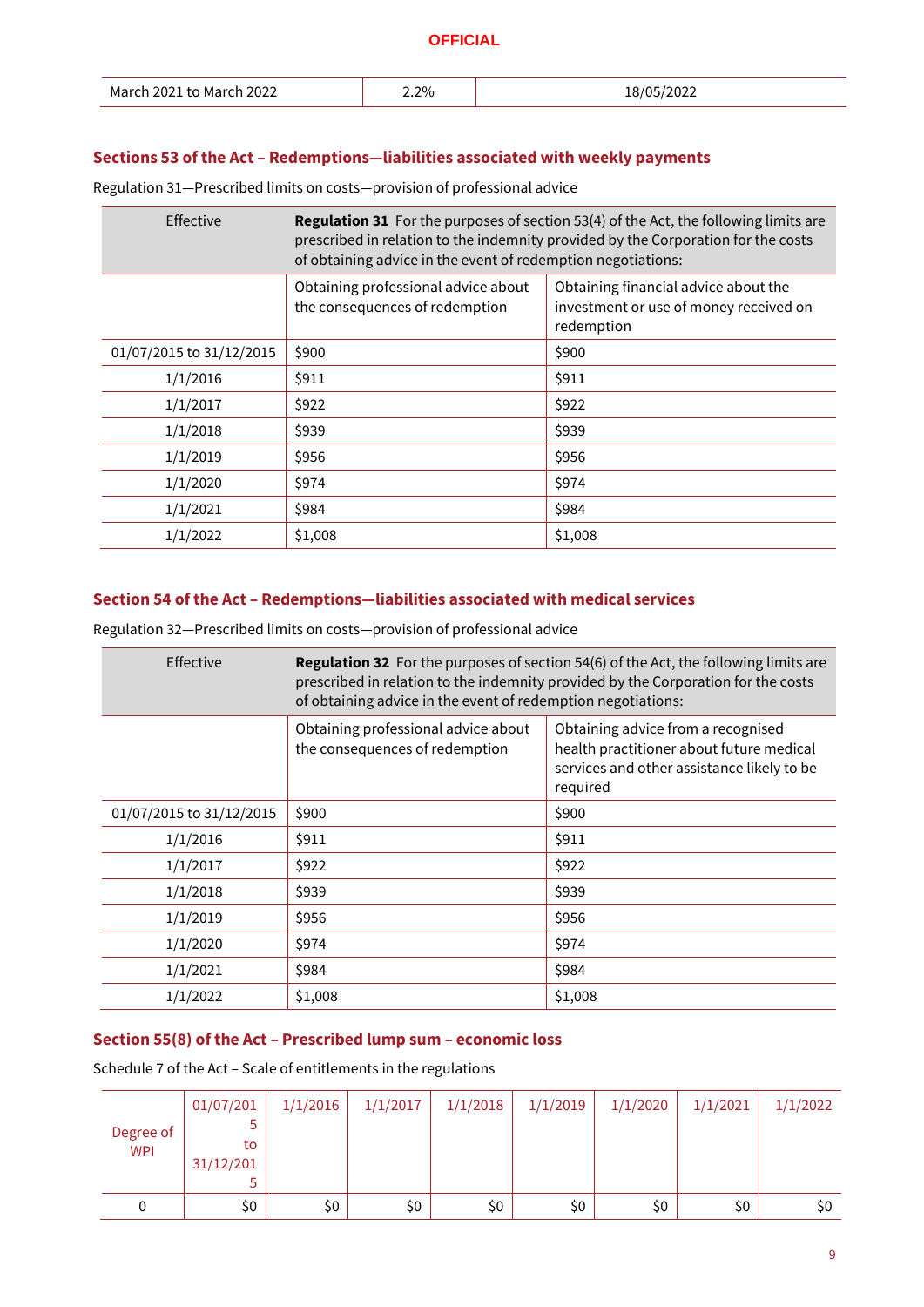| Degree of<br><b>WPI</b> | 01/07/201<br>5<br>to<br>31/12/201<br>5 | 1/1/2016  | 1/1/2017  | 1/1/2018  | 1/1/2019  | 1/1/2020  | 1/1/2021  | 1/1/2022  |
|-------------------------|----------------------------------------|-----------|-----------|-----------|-----------|-----------|-----------|-----------|
| 1                       | \$0                                    | \$0       | \$0       | \$0       | \$0       | \$0       | \$0       | \$0       |
| 2                       | \$0                                    | \$0       | \$0       | \$0       | \$0       | \$0       | \$0       | \$0       |
| 3                       | \$0                                    | \$0       | \$0       | \$0       | \$0       | \$0       | \$0       | \$0       |
| 4                       | \$0                                    | \$0       | \$0       | \$0       | \$0       | \$0       | \$0       | \$0       |
| 5                       | \$5,107                                | \$5,164   | \$5,227   | \$5,324   | \$5,420   | \$5,521   | \$5,579   | \$5,719   |
| 6                       | \$7,951                                | \$8,041   | \$8,138   | \$8,288   | \$8,439   | \$8,596   | \$8,686   | \$8,904   |
| 7                       | \$12,283                               | \$12,422  | \$12,573  | \$12,805  | \$13,037  | \$13,280  | \$13,419  | \$13,756  |
| 8                       | \$20,727                               | \$20,962  | \$21,216  | \$21,608  | \$21,999  | \$22,410  | \$22,645  | \$23,213  |
| 9                       | \$30,705                               | \$31,053  | \$31,430  | \$32,010  | \$32,590  | \$33,199  | \$33,547  | \$34,388  |
| 10                      | \$42,220                               | \$42,698  | \$43,216  | \$44,014  | \$44,811  | \$45,648  | \$46,127  | \$47,283  |
| 11                      | \$49,465                               | \$50,026  | \$50,633  | \$51,567  | \$52,501  | \$53,482  | \$54,043  | \$55,397  |
| 12                      | \$57,296                               | \$57,945  | \$58,648  | \$59,730  | \$60,812  | \$61,949  | \$62,598  | \$64,167  |
| 13                      | \$64,921                               | \$65,657  | \$66,454  | \$67,680  | \$68,906  | \$70,193  | \$70,929  | \$72,707  |
| 14                      | \$75,072                               | \$75,923  | \$76,844  | \$78,262  | \$79,680  | \$81,169  | \$82,019  | \$84,075  |
| 15                      | \$88,288                               | \$89,288  | \$90,372  | \$92,039  | \$93,707  | \$95,457  | \$96,458  | \$98,875  |
| 16                      | \$97,602                               | \$98,708  | \$99,906  | \$101,749 | \$103,593 | \$105,528 | \$106,634 | \$109,307 |
| 17                      | \$108,431                              | \$109,660 | \$110,991 | \$113,039 | \$115,086 | \$117,237 | \$118,465 | \$121,435 |
| 18                      | \$123,203                              | \$124,599 | \$126,111 | \$128,438 | \$130,765 | \$133,208 | \$134,604 | \$137,978 |
| 19                      | \$138,611                              | \$140,182 | \$141,883 | \$144,501 | \$147,119 | \$149,867 | \$151,438 | \$155,234 |
| 20                      | \$156,549                              | \$158,323 | \$160,244 | \$163,201 | \$166,157 | \$169,262 | \$171,036 | \$175,323 |
| 21                      | \$172,362                              | \$174,315 | \$176,431 | \$179,686 | \$182,942 | \$186,359 | \$188,313 | \$193,033 |
| 22                      | \$190,238                              | \$192,393 | \$194,729 | \$198,321 | \$201,914 | \$205,686 | \$207,842 | \$213,052 |
| 23                      | \$208,502                              | \$210,865 | \$213,424 | \$217,362 | \$221,300 | \$225,434 | \$227,797 | \$233,506 |
| 24                      | \$227,107                              | \$229,681 | \$232,469 | \$236,758 | \$241,047 | \$245,551 | \$248,124 | \$254,343 |
| 25                      | \$247,808                              | \$250,616 | \$253,658 | \$258,338 | \$263,018 | \$267,932 | \$270,740 | \$277,526 |
| 26                      | \$268,800                              | \$271,845 | \$275,145 | \$280,222 | \$285,298 | \$290,628 | \$293,674 | \$301,035 |
| 27                      | \$296,768                              | \$300,130 | \$303,773 | \$309,378 | \$314,983 | \$320,868 | \$324,231 | \$332,357 |
| 28                      | \$325,406                              | \$329,093 | \$333,087 | \$339,233 | \$345,378 | \$351,831 | \$355,519 | \$364,430 |
| 29                      | \$357,426                              | \$361,476 | \$365,864 | \$372,614 | \$379,364 | \$386,452 | \$390,502 | \$400,290 |

# <span id="page-11-0"></span>**Section 58(4) of the Act – Lump sum payment - whole of person impairment (WPI) – non-economic loss**

| Degree of<br><b>WPI</b> | 01/07/20<br>15 | 1/1/2016 | 1/1/2017 | 1/1/2018 | 1/1/2019 | 1/1/2020 | 1/1/2021 | 1/1/2022 |
|-------------------------|----------------|----------|----------|----------|----------|----------|----------|----------|
|                         | to             |          |          |          |          |          |          |          |
|                         | 31/12/20       |          |          |          |          |          |          |          |
|                         | 15             |          |          |          |          |          |          |          |
| 0                       | \$0            | \$0      | \$0      | \$0      | \$0      | \$0      | \$0      | \$0      |
|                         | \$0            | \$0\$    | \$0      | \$0      | \$0      | \$0      | \$0      | \$0      |

Regulations 34 and Schedule 1 – Scale of entitlements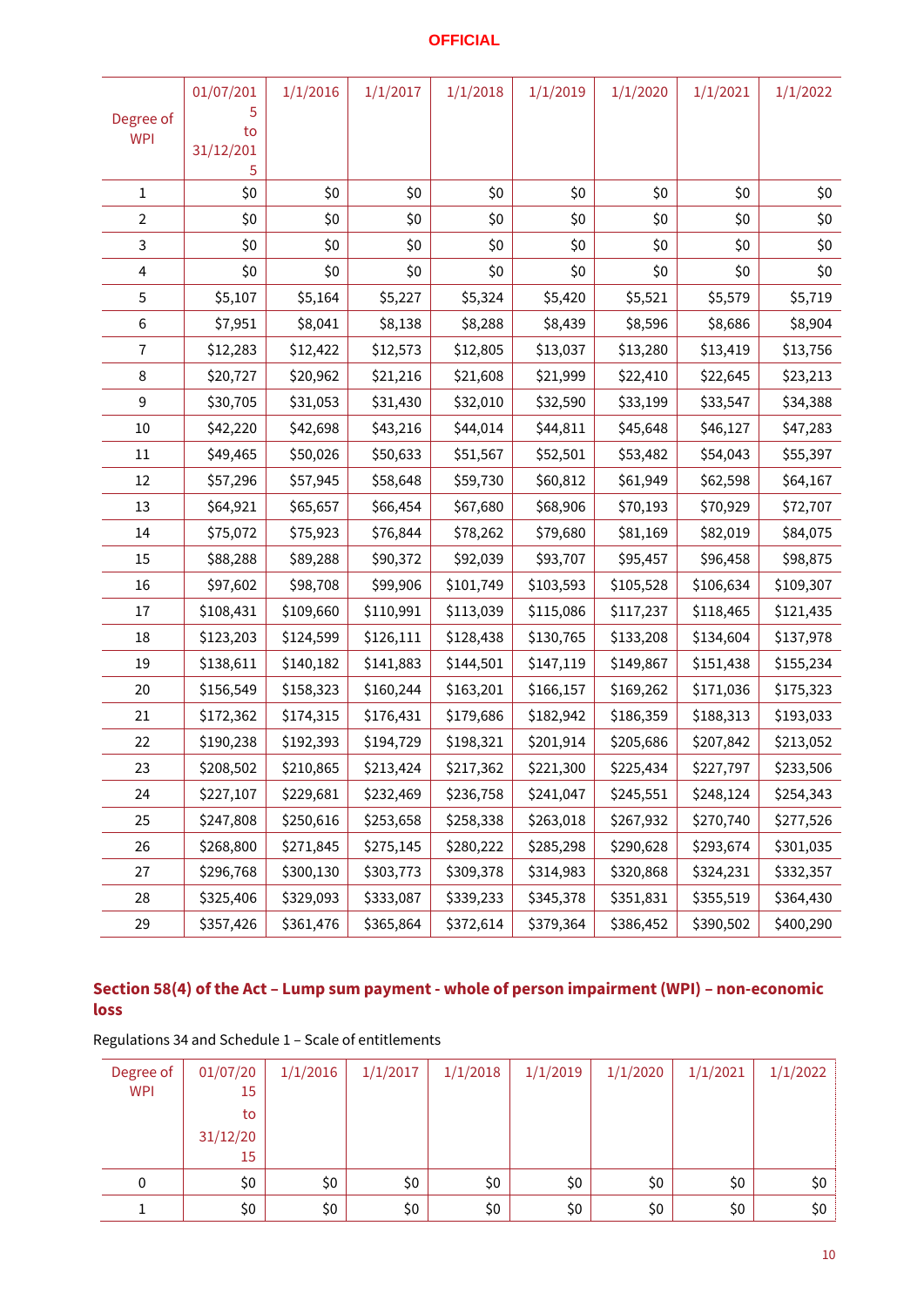| Degree of               | 01/07/20       | 1/1/2016  | 1/1/2017  | 1/1/2018  | 1/1/2019  | 1/1/2020  | 1/1/2021  | 1/1/2022  |
|-------------------------|----------------|-----------|-----------|-----------|-----------|-----------|-----------|-----------|
| <b>WPI</b>              | 15             |           |           |           |           |           |           |           |
|                         | to<br>31/12/20 |           |           |           |           |           |           |           |
|                         | 15             |           |           |           |           |           |           |           |
| $\overline{2}$          | \$0            | \$0       | \$0       | \$0       | \$0       | \$0       | \$0       | \$0       |
| 3                       | \$0            | \$0       | \$0       | \$0       | \$0       | \$0       | \$0       | \$0       |
| $\overline{\mathbf{4}}$ | \$0            | \$0       | \$0       | \$0       | \$0       | \$0       | \$0       | \$0       |
| 5                       | \$12,051       | \$12,188  | \$12,336  | \$12,564  | \$12,791  | \$13,030  | \$13,167  | \$13,497  |
| 6                       | \$13,766       | \$13,922  | \$14,091  | \$14,351  | \$14,611  | \$14,884  | \$15,040  | \$15,417  |
| 7                       | \$15,513       | \$15,689  | \$15,880  | \$16,173  | \$16,466  | \$16,773  | \$16,949  | \$17,374  |
| 8                       | \$17,351       | \$17,548  | \$17,761  | \$18,089  | \$18,416  | \$18,761  | \$18,957  | \$19,432  |
| 9                       | \$19,281       | \$19,500  | \$19,737  | \$20,101  | \$20,465  | \$20,847  | \$21,066  | \$21,594  |
| 10                      | \$21,209       | \$21,450  | \$21,710  | \$22,111  | \$22,511  | \$22,932  | \$23,172  | \$23,753  |
| 11                      | \$23,131       | \$23,394  | \$23,678  | \$24,114  | \$24,551  | \$25,010  | \$25,272  | \$25,905  |
| 12                      | \$25,225       | \$25,511  | \$25,821  | \$26,297  | \$26,774  | \$27,274  | \$27,560  | \$28,251  |
| 13                      | \$27,475       | \$27,787  | \$28,124  | \$28,643  | \$29,162  | \$29,707  | \$30,018  | \$30,770  |
| 14                      | \$29,885       | \$30,224  | \$30,591  | \$31,155  | \$31,720  | \$32,312  | \$32,651  | \$33,469  |
| 15                      | \$32,295       | \$32,661  | \$33,058  | \$33,668  | \$34,278  | \$34,918  | \$35,284  | \$36,168  |
| 16                      | \$34,824       | \$35,219  | \$35,647  | \$36,304  | \$36,962  | \$37,653  | \$38,047  | \$39,001  |
| 17                      | \$37,598       | \$38,025  | \$38,486  | \$39,196  | \$39,906  | \$40,652  | \$41,078  | \$42,107  |
| 18                      | \$40,490       | \$40,949  | \$41,446  | \$42,211  | \$42,976  | \$43,779  | \$44,237  | \$45,346  |
| 19                      | \$43,555       | \$44,049  | \$44,584  | \$45,406  | \$46,229  | \$47,093  | \$47,586  | \$48,779  |
| 20                      | \$46,895       | \$47,427  | \$48,003  | \$48,888  | \$49,774  | \$50,704  | \$51,235  | \$52,519  |
| 21                      | \$51,764       | \$52,351  | \$52,987  | \$53,964  | \$54,942  | \$55,968  | \$56,555  | \$57,972  |
| 22                      | \$57,506       | \$58,158  | \$58,864  | \$59,950  | \$61,036  | \$62,176  | \$62,828  | \$64,403  |
| 23                      | \$63,500       | \$64,220  | \$65,000  | \$66,199  | \$67,398  | \$68,657  | \$69,377  | \$71,116  |
| 24                      | \$69,744       | \$70,535  | \$71,391  | \$72,708  | \$74,025  | \$75,408  | \$76,199  | \$78,109  |
| 25                      | \$76,802       | \$77,673  | \$78,616  | \$80,066  | \$81,517  | \$83,039  | \$83,910  | \$86,013  |
| 26                      | \$84,141       | \$85,095  | \$86,128  | \$87,717  | \$89,306  | \$90,974  | \$91,928  | \$94,232  |
| 27                      | \$92,356       | \$93,403  | \$94,537  | \$96,281  | \$98,025  | \$99,857  | \$100,903 | \$103,432 |
| 28                      | \$100,885      | \$102,029 | \$103,267 | \$105,172 | \$107,078 | \$109,078 | \$110,221 | \$112,984 |
| 29                      | \$109,729      | \$110,973 | \$112,320 | \$114,392 | \$116,465 | \$118,640 | \$119,884 | \$122,889 |
| 30                      | \$120,165      | \$121,527 | \$123,002 | \$125,272 | \$127,541 | \$129,924 | \$131,286 | \$134,576 |
| 31                      | \$130,323      | \$131,800 | \$133,400 | \$135,861 | \$138,323 | \$140,907 | \$142,384 | \$145,952 |
| 32                      | \$141,498      | \$143,102 | \$144,839 | \$147,511 | \$150,183 | \$152,989 | \$154,593 | \$158,468 |
| 33                      | \$153,735      | \$155,478 | \$157,365 | \$160,268 | \$163,172 | \$166,220 | \$167,962 | \$172,172 |
| 34                      | \$166,382      | \$168,268 | \$170,310 | \$173,453 | \$176,595 | \$179,894 | \$181,780 | \$186,336 |
| 35                      | \$179,438      | \$181,472 | \$183,675 | \$187,063 | \$190,452 | \$194,010 | \$196,044 | \$200,958 |
| 36                      | \$193,635      | \$195,830 | \$198,207 | \$201,864 | \$205,521 | \$209,360 | \$211,555 | \$216,857 |
| 37                      | \$209,022      | \$211,391 | \$213,957 | \$217,904 | \$221,852 | \$225,997 | \$228,365 | \$234,089 |
| 38                      | \$224,880      | \$227,429 | \$230,189 | \$234,436 | \$238,683 | \$243,143 | \$245,691 | \$251,849 |
| 39                      | \$241,991      | \$244,734 | \$247,704 | \$252,274 | \$256,845 | \$261,643 | \$264,385 | \$271,012 |
| 40                      | \$259,604      | \$262,546 | \$265,733 | \$270,636 | \$275,539 | \$280,687 | \$283,628 | \$290,737 |
| 41                      | \$277,720      | \$280,867 | \$284,277 | \$289,522 | \$294,767 | \$300,274 | \$303,421 | \$311,026 |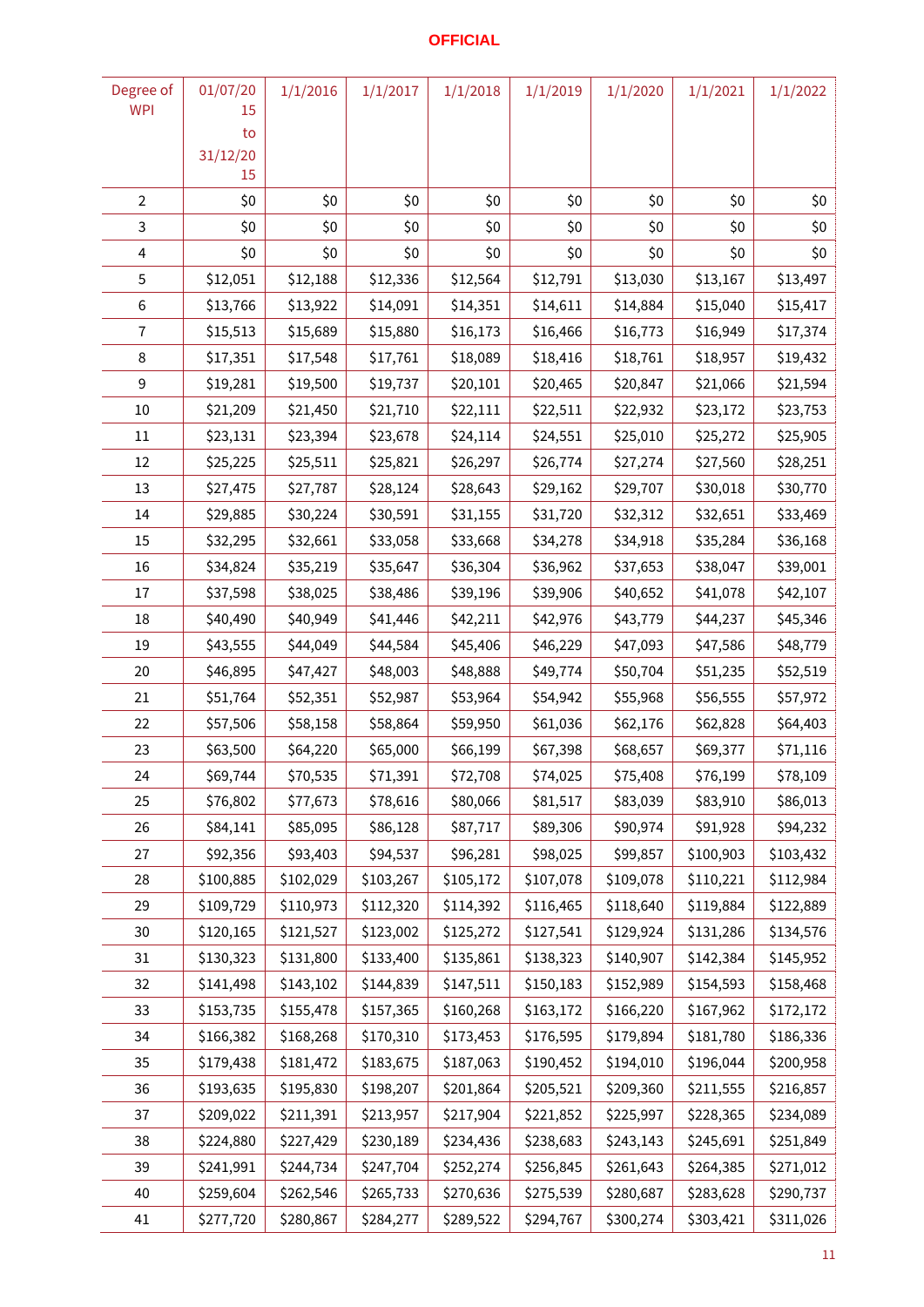| Degree of  | 01/07/20       | 1/1/2016  | 1/1/2017  | 1/1/2018  | 1/1/2019  | 1/1/2020  | 1/1/2021  | 1/1/2022  |
|------------|----------------|-----------|-----------|-----------|-----------|-----------|-----------|-----------|
| <b>WPI</b> | 15             |           |           |           |           |           |           |           |
|            | to<br>31/12/20 |           |           |           |           |           |           |           |
|            | 15             |           |           |           |           |           |           |           |
| 42         | \$297,166      | \$300,534 | \$304,182 | \$309,794 | \$315,406 | \$321,299 | \$324,666 | \$332,804 |
| 43         | \$317,991      | \$321,595 | \$325,498 | \$331,504 | \$337,509 | \$343,815 | \$347,418 | \$356,126 |
| 44         | \$339,381      | \$343,227 | \$347,393 | \$353,803 | \$360,212 | \$366,942 | \$370,788 | \$380,082 |
| 45         | \$362,212      | \$366,317 | \$370,763 | \$377,604 | \$384,445 | \$391,627 | \$395,732 | \$405,651 |
| 46         | \$385,640      | \$390,010 | \$394,744 | \$402,027 | \$409,311 | \$416,958 | \$421,328 | \$431,888 |
| 47         | \$409,665      | \$414,308 | \$419,337 | \$427,073 | \$434,810 | \$442,934 | \$447,576 | \$458,794 |
| 48         | \$435,210      | \$440,142 | \$445,485 | \$453,704 | \$461,923 | \$470,553 | \$475,485 | \$487,403 |
| 49         | \$462,321      | \$467,560 | \$473,236 | \$481,967 | \$490,698 | \$499,866 | \$505,105 | \$517,765 |
| 50         | \$482,014      | \$487,476 | \$493,393 | \$502,497 | \$511,600 | \$521,158 | \$526,620 | \$539,820 |
| 51         | \$482,014      | \$487,476 | \$493,393 | \$502,497 | \$511,600 | \$521,158 | \$526,620 | \$539,820 |
| 52         | \$482,014      | \$487,476 | \$493,393 | \$502,497 | \$511,600 | \$521,158 | \$526,620 | \$539,820 |
| 53         | \$482,014      | \$487,476 | \$493,393 | \$502,497 | \$511,600 | \$521,158 | \$526,620 | \$539,820 |
| 54         | \$482,014      | \$487,476 | \$493,393 | \$502,497 | \$511,600 | \$521,158 | \$526,620 | \$539,820 |
| 55         | \$482,014      | \$487,476 | \$493,393 | \$502,497 | \$511,600 | \$521,158 | \$526,620 | \$539,820 |
| 56         | \$482,014      | \$487,476 | \$493,393 | \$502,497 | \$511,600 | \$521,158 | \$526,620 | \$539,820 |
| 57         | \$482,014      | \$487,476 | \$493,393 | \$502,497 | \$511,600 | \$521,158 | \$526,620 | \$539,820 |
| 58         | \$482,014      | \$487,476 | \$493,393 | \$502,497 | \$511,600 | \$521,158 | \$526,620 | \$539,820 |
| 59         | \$482,014      | \$487,476 | \$493,393 | \$502,497 | \$511,600 | \$521,158 | \$526,620 | \$539,820 |
| 60         | \$482,014      | \$487,476 | \$493,393 | \$502,497 | \$511,600 | \$521,158 | \$526,620 | \$539,820 |
| 61         | \$482,014      | \$487,476 | \$493,393 | \$502,497 | \$511,600 | \$521,158 | \$526,620 | \$539,820 |
| 62         | \$482,014      | \$487,476 | \$493,393 | \$502,497 | \$511,600 | \$521,158 | \$526,620 | \$539,820 |
| 63         | \$482,014      | \$487,476 | \$493,393 | \$502,497 | \$511,600 | \$521,158 | \$526,620 | \$539,820 |
| 64         | \$482,014      | \$487,476 | \$493,393 | \$502,497 | \$511,600 | \$521,158 | \$526,620 | \$539,820 |
| 65         | \$482,014      | \$487,476 | \$493,393 | \$502,497 | \$511,600 | \$521,158 | \$526,620 | \$539,820 |
| 66         | \$482,014      | \$487,476 | \$493,393 | \$502,497 | \$511,600 | \$521,158 | \$526,620 | \$539,820 |
| 67         | \$482,014      | \$487,476 | \$493,393 | \$502,497 | \$511,600 | \$521,158 | \$526,620 | \$539,820 |
| 68         | \$482,014      | \$487,476 | \$493,393 | \$502,497 | \$511,600 | \$521,158 | \$526,620 | \$539,820 |
| 69         | \$482,014      | \$487,476 | \$493,393 | \$502,497 | \$511,600 | \$521,158 | \$526,620 | \$539,820 |
| 70         | \$482,014      | \$487,476 | \$493,393 | \$502,497 | \$511,600 | \$521,158 | \$526,620 | \$539,820 |
| 71         | \$482,014      | \$487,476 | \$493,393 | \$502,497 | \$511,600 | \$521,158 | \$526,620 | \$539,820 |
| 72         | \$482,014      | \$487,476 | \$493,393 | \$502,497 | \$511,600 | \$521,158 | \$526,620 | \$539,820 |
| 73         | \$482,014      | \$487,476 | \$493,393 | \$502,497 | \$511,600 | \$521,158 | \$526,620 | \$539,820 |
| 74         | \$482,014      | \$487,476 | \$493,393 | \$502,497 | \$511,600 | \$521,158 | \$526,620 | \$539,820 |
| 75         | \$482,014      | \$487,476 | \$493,393 | \$502,497 | \$511,600 | \$521,158 | \$526,620 | \$539,820 |
| 76         | \$482,014      | \$487,476 | \$493,393 | \$502,497 | \$511,600 | \$521,158 | \$526,620 | \$539,820 |
| 77         | \$482,014      | \$487,476 | \$493,393 | \$502,497 | \$511,600 | \$521,158 | \$526,620 | \$539,820 |
| 78         | \$482,014      | \$487,476 | \$493,393 | \$502,497 | \$511,600 | \$521,158 | \$526,620 | \$539,820 |
| 79         | \$482,014      | \$487,476 | \$493,393 | \$502,497 | \$511,600 | \$521,158 | \$526,620 | \$539,820 |
| 80         | \$482,014      | \$487,476 | \$493,393 | \$502,497 | \$511,600 | \$521,158 | \$526,620 | \$539,820 |
| 81         | \$482,014      | \$487,476 | \$493,393 | \$502,497 | \$511,600 | \$521,158 | \$526,620 | \$539,820 |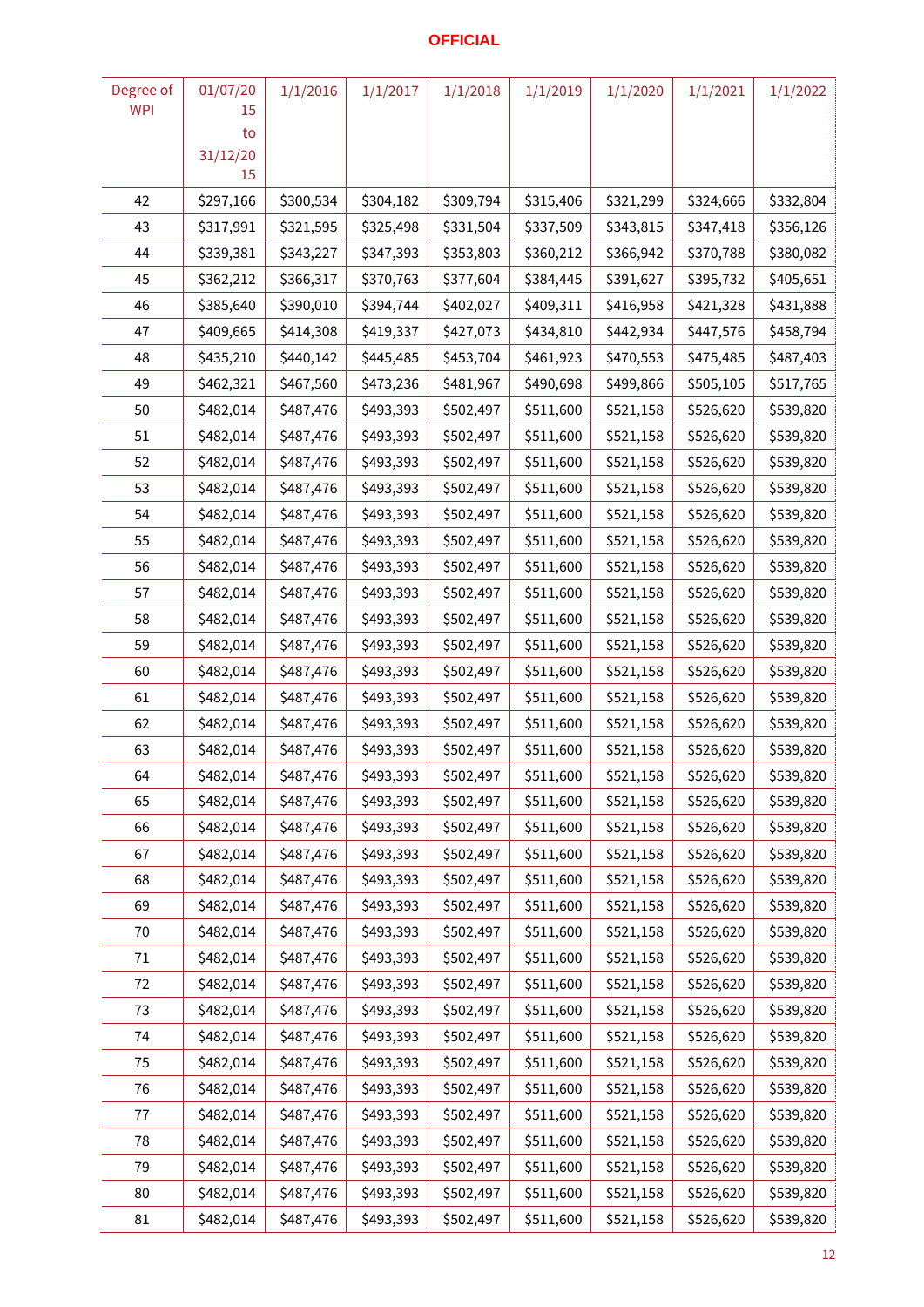| Degree of<br><b>WPI</b> | 01/07/20<br>15<br>to | 1/1/2016  | 1/1/2017  | 1/1/2018  | 1/1/2019  | 1/1/2020  | 1/1/2021  | 1/1/2022  |
|-------------------------|----------------------|-----------|-----------|-----------|-----------|-----------|-----------|-----------|
|                         | 31/12/20<br>15       |           |           |           |           |           |           |           |
| 82                      | \$482,014            | \$487,476 | \$493,393 | \$502,497 | \$511,600 | \$521,158 | \$526,620 | \$539,820 |
| 83                      | \$482,014            | \$487,476 | \$493,393 | \$502,497 | \$511,600 | \$521,158 | \$526,620 | \$539,820 |
| 84                      | \$482,014            | \$487,476 | \$493,393 | \$502,497 | \$511,600 | \$521,158 | \$526,620 | \$539,820 |
| 85                      | \$482,014            | \$487,476 | \$493,393 | \$502,497 | \$511,600 | \$521,158 | \$526,620 | \$539,820 |
| 86                      | \$482,014            | \$487,476 | \$493,393 | \$502,497 | \$511,600 | \$521,158 | \$526,620 | \$539,820 |
| 87                      | \$482,014            | \$487,476 | \$493,393 | \$502,497 | \$511,600 | \$521,158 | \$526,620 | \$539,820 |
| 88                      | \$482,014            | \$487,476 | \$493,393 | \$502,497 | \$511,600 | \$521,158 | \$526,620 | \$539,820 |
| 89                      | \$482,014            | \$487,476 | \$493,393 | \$502,497 | \$511,600 | \$521,158 | \$526,620 | \$539,820 |
| 90                      | \$482,014            | \$487,476 | \$493,393 | \$502,497 | \$511,600 | \$521,158 | \$526,620 | \$539,820 |
| 91                      | \$482,014            | \$487,476 | \$493,393 | \$502,497 | \$511,600 | \$521,158 | \$526,620 | \$539,820 |
| 92                      | \$482,014            | \$487,476 | \$493,393 | \$502,497 | \$511,600 | \$521,158 | \$526,620 | \$539,820 |
| 93                      | \$482,014            | \$487,476 | \$493,393 | \$502,497 | \$511,600 | \$521,158 | \$526,620 | \$539,820 |
| 94                      | \$482,014            | \$487,476 | \$493,393 | \$502,497 | \$511,600 | \$521,158 | \$526,620 | \$539,820 |
| 95                      | \$482,014            | \$487,476 | \$493,393 | \$502,497 | \$511,600 | \$521,158 | \$526,620 | \$539,820 |
| 96                      | \$482,014            | \$487,476 | \$493,393 | \$502,497 | \$511,600 | \$521,158 | \$526,620 | \$539,820 |
| 97                      | \$482,014            | \$487,476 | \$493,393 | \$502,497 | \$511,600 | \$521,158 | \$526,620 | \$539,820 |
| 98                      | \$482,014            | \$487,476 | \$493,393 | \$502,497 | \$511,600 | \$521,158 | \$526,620 | \$539,820 |
| 99                      | \$482,014            | \$487,476 | \$493,393 | \$502,497 | \$511,600 | \$521,158 | \$526,620 | \$539,820 |
| 100                     | \$482,014            | \$487,476 | \$493,393 | \$502,497 | \$511,600 | \$521,158 | \$526,620 | \$539,820 |

# <span id="page-14-0"></span>**Section 61(1) of the Act – Maximum lump sum payable on death**

Note: Maximum lump sum payable to be reduced by any amount paid to the worker under Division 7 or previous enactment.

| Maximum lump sum payable on death |           |
|-----------------------------------|-----------|
| 01/07/2015 to 31/12/2015          | \$482,014 |
| 1/1/2016                          | \$487,476 |
| 1/1/2017                          | \$493,393 |
| 1/1/2018                          | \$502,497 |
| 1/1/2019                          | \$511,600 |
| 1/1/2020                          | \$521,158 |
| 1/1/2021                          | \$526,620 |
| 1/1/2022                          | \$539,820 |

# <span id="page-14-1"></span>**Section 62(1) of the Act – Funeral benefit**

| Effective                               | <b>Regulation 35(3)</b> For the purposes of section $62(1)$ of the Act the prescribed<br>amount that may be payable in relation to a funeral benefit is: |  |
|-----------------------------------------|----------------------------------------------------------------------------------------------------------------------------------------------------------|--|
| $01/07/2015$ to $31/12/2015$   \$10,172 |                                                                                                                                                          |  |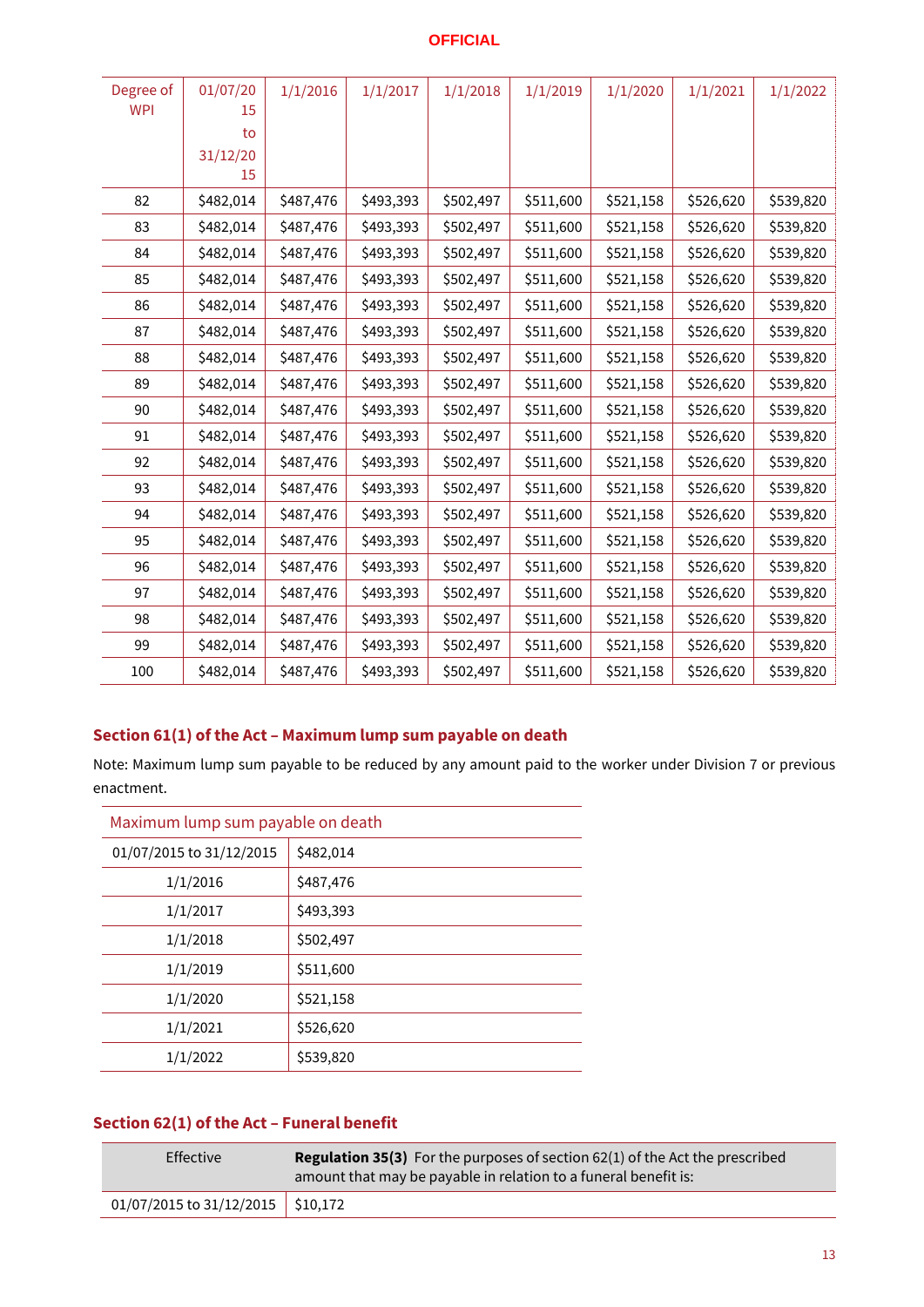| 1/1/2016 | \$10,288 |
|----------|----------|
| 1/1/2017 | \$10,413 |
| 1/1/2018 | \$10,605 |
| 1/1/2019 | \$10,797 |
| 1/1/2020 | \$10,999 |
| 1/1/2021 | \$11,114 |
| 1/1/2022 | \$11,392 |

# <span id="page-15-0"></span>**Section 66 of the Act – Rights of action and recovery against third parties**

Regulation 33―Prescribed limits on costs―provision of professional advice

| Effective                | <b>Regulation 33</b> For the purposes of section $66(7)(j)$ of the Act, the following limits<br>are prescribed in relation to the indemnity provided by the Corporation for the<br>costs of obtaining advice about the consequences of entering into a deed of<br>release: |                                                                                            |  |
|--------------------------|----------------------------------------------------------------------------------------------------------------------------------------------------------------------------------------------------------------------------------------------------------------------------|--------------------------------------------------------------------------------------------|--|
|                          | Obtaining professional advice about the<br>consequences of entering into a deed of<br>release                                                                                                                                                                              | Obtaining financial advice about the<br>consequences of entering into a deed<br>of release |  |
| 01/07/2015 to 31/12/2015 | \$900                                                                                                                                                                                                                                                                      | \$900                                                                                      |  |
| 1/1/2016                 | \$911                                                                                                                                                                                                                                                                      | \$911                                                                                      |  |
| 1/1/2017                 | \$922                                                                                                                                                                                                                                                                      | \$922                                                                                      |  |
| 1/1/2018                 | \$939                                                                                                                                                                                                                                                                      | \$939                                                                                      |  |
| 1/1/2019                 | \$956                                                                                                                                                                                                                                                                      | \$956                                                                                      |  |
| 1/1/2020                 | \$974                                                                                                                                                                                                                                                                      | \$974                                                                                      |  |
| 1/1/2021                 | \$984                                                                                                                                                                                                                                                                      | \$984                                                                                      |  |
| 1/1/2022                 | \$1,008                                                                                                                                                                                                                                                                    | \$1,008                                                                                    |  |

# <span id="page-15-1"></span>**Section 69 of the Act – Sporting injuries**

| Professional sportsperson's income: |          |
|-------------------------------------|----------|
| 01/07/2015 to 31/12/2015            | \$66,992 |
| 1/1/2016                            | \$67,751 |
| 1/1/2017                            | \$68,574 |
| 1/1/2018                            | \$69,839 |
| 1/1/2019                            | \$71,104 |
| 1/1/2020                            | \$72,433 |
| 1/1/2021                            | \$73,192 |
| 1/1/2022                            | \$75,026 |
|                                     |          |

# <span id="page-15-2"></span>**Section 73 of the Act – Seriously injured workers―special provisions**

Regulation 40―Prescribed costs―obtaining advice

| Effective                            | <b>Regulation 40</b> For the purposes of section 73(7) of the Act, an amount prescribed<br>for the cost of obtaining advice that does not exceed: |
|--------------------------------------|---------------------------------------------------------------------------------------------------------------------------------------------------|
| $01/07/2015$ to $31/12/2015$   \$900 |                                                                                                                                                   |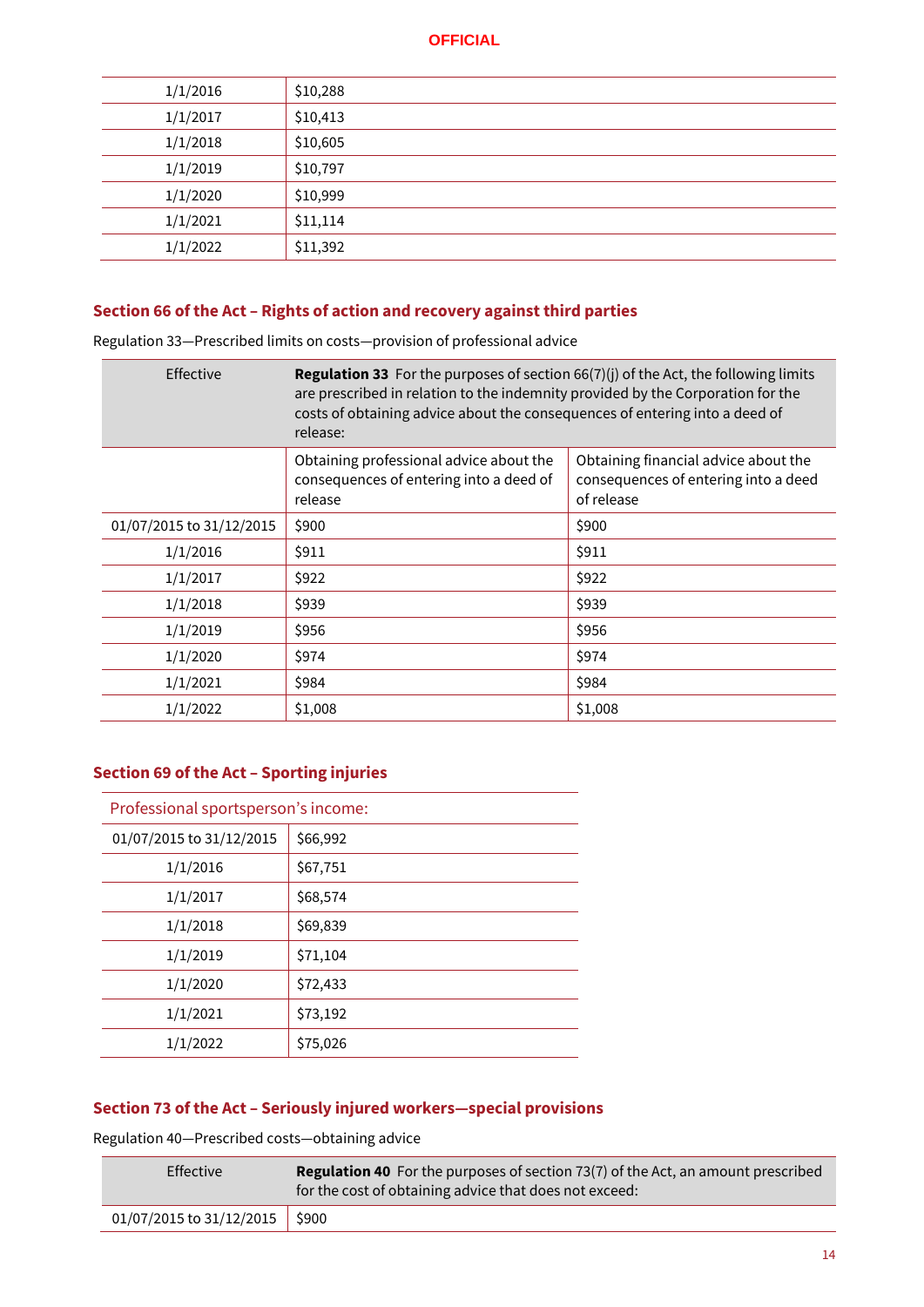| 1/1/2016 | \$911   |
|----------|---------|
| 1/1/2017 | \$922   |
| 1/1/2018 | \$939   |
| 1/1/2019 | \$956   |
| 1/1/2020 | \$974   |
| 1/1/2021 | \$984   |
| 1/1/2022 | \$1,008 |

# <span id="page-16-0"></span>**Section 106(1) of the Act – Costs**

| Effective                | Regulation 44 For the purposes of section 106(1) of the Act, the costs awarded to a<br>party who is represented in proceedings that take place under Part 6 of the Act<br>cannot exceed: |                                  |                                                                                                                                                                                                                 |  |
|--------------------------|------------------------------------------------------------------------------------------------------------------------------------------------------------------------------------------|----------------------------------|-----------------------------------------------------------------------------------------------------------------------------------------------------------------------------------------------------------------|--|
|                          | Regulation 44(1)(a)                                                                                                                                                                      | Regulation $44(1)(b)(i)$ or (ii) |                                                                                                                                                                                                                 |  |
|                          | For assistance in<br>preparation and lodgement<br>of an application to the<br>Tribunal                                                                                                   |                                  | For participation in proceedings before the Tribunal<br>up to and including a compulsory conciliation<br>conference under Division 5 of that Part (including<br>the preparation of any necessary documentation) |  |
|                          |                                                                                                                                                                                          | (i)                              | or (ii) if the Tribunal determines,<br>on application by the party, that<br>the party is entitled to an award<br>of costs of an amount greater<br>than (i):                                                     |  |
| 01/07/2015 to 31/12/2015 | \$402                                                                                                                                                                                    | \$745                            | \$2,464                                                                                                                                                                                                         |  |
| 1/1/2016                 | \$407                                                                                                                                                                                    | \$754                            | \$2,492                                                                                                                                                                                                         |  |
| 1/1/2017                 | \$412                                                                                                                                                                                    | \$763                            | \$2,523                                                                                                                                                                                                         |  |
| 1/1/2018                 | \$420                                                                                                                                                                                    | \$777                            | \$2,569                                                                                                                                                                                                         |  |
| 1/1/2019                 | \$427                                                                                                                                                                                    | \$791                            | \$2,616                                                                                                                                                                                                         |  |
| 1/1/2020                 | \$435                                                                                                                                                                                    | \$806                            | \$2,665                                                                                                                                                                                                         |  |
| 1/1/2021                 | \$440                                                                                                                                                                                    | \$814                            | \$2,693                                                                                                                                                                                                         |  |
| 1/1/2022                 | \$451                                                                                                                                                                                    | \$835                            | \$2,760                                                                                                                                                                                                         |  |

#### <span id="page-16-1"></span>**Section 116 of the Act – Costs**

Part 7—Special jurisdiction to expedite decisions

| Effective                | <b>Regulation 47</b> For the purposes of section 116 of the Act, the following limits on<br>costs are fixed in relation to proceedings that take place under Part 7 of the Act: |                                   |  |
|--------------------------|---------------------------------------------------------------------------------------------------------------------------------------------------------------------------------|-----------------------------------|--|
|                          | Assistance in the preparation and<br>lodgement of an application                                                                                                                | Preparation of a case for hearing |  |
| 01/07/2015 to 31/12/2015 | \$138                                                                                                                                                                           | \$265                             |  |
| 1/1/2016                 | \$140                                                                                                                                                                           | \$269                             |  |
| 1/1/2017                 | \$142                                                                                                                                                                           | \$272                             |  |
| 1/1/2018                 | \$144                                                                                                                                                                           | \$277                             |  |
| 1/1/2019                 | \$147                                                                                                                                                                           | \$282                             |  |
| 1/1/2020                 | \$150                                                                                                                                                                           | \$287                             |  |
| 1/1/2021                 | \$151                                                                                                                                                                           | \$290                             |  |
| 1/1/2022                 | \$155                                                                                                                                                                           | \$297                             |  |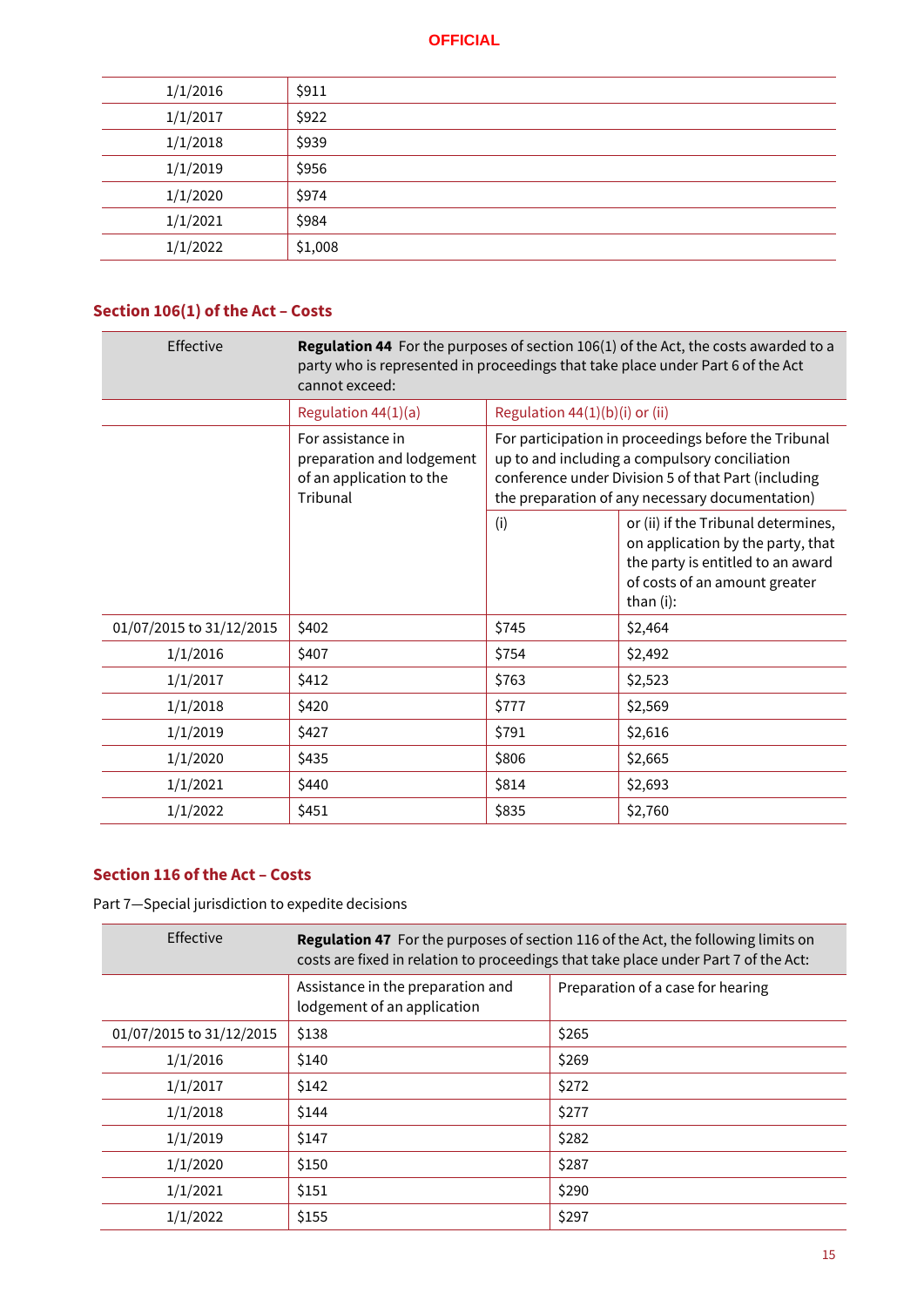| Appearance before the Tribunal |            |             |                              |                          |
|--------------------------------|------------|-------------|------------------------------|--------------------------|
|                                | First hour | Second Hour | Third and<br>subsequent hour | Maximum not to<br>exceed |
| 01/07/2015 to 31/12/2015       | \$173      | \$104       | \$58                         | \$528                    |
| 1/1/2016                       | \$175      | \$106       | \$59                         | \$534                    |
| 1/1/2017                       | \$178      | \$107       | \$60                         | \$541                    |
| 1/1/2018                       | \$181      | \$109       | \$61                         | \$551                    |
| 1/1/2019                       | \$184      | \$111       | \$62                         | \$561                    |
| 1/1/2020                       | \$188      | \$113       | \$63                         | \$571                    |
| 1/1/2021                       | \$190      | \$114       | \$64                         | \$577                    |
| 1/1/2022                       | \$194      | \$117       | \$65                         | \$592                    |

# <span id="page-17-0"></span>**Section 128 of the Act – Registration of employers**

| Effective                | Regulations 50(1)(c) and 50(3) Minimum remuneration required before<br>employers are required to be registered |
|--------------------------|----------------------------------------------------------------------------------------------------------------|
| 2015/2016 financial year | \$12,286                                                                                                       |
| 2016/2017 financial year | \$12,426                                                                                                       |
| 2017/2018 financial year | \$12,577                                                                                                       |
| 2018/2019 financial year | \$12,809                                                                                                       |
| 2019/2020 financial year | \$13,041                                                                                                       |
| 2020/2021 financial year | \$13,284                                                                                                       |
| 2021/2022 financial year | \$13,423                                                                                                       |
| 2022/2023 financial year | \$13,760                                                                                                       |

# <span id="page-17-1"></span>**Section 199 of the Act – Expiation of section 128 offences**

| Effective                | <b>Regulation 68(1)(a)</b> For the purposes of section 199 of the Act, the following is<br>fixed as the expiation fee for an alleged offence against section 128 of the Act: |
|--------------------------|------------------------------------------------------------------------------------------------------------------------------------------------------------------------------|
| 01/07/2015 to 31/12/2015 | \$566                                                                                                                                                                        |
| 1/1/2016                 | \$573                                                                                                                                                                        |
| 1/1/2017                 | \$580                                                                                                                                                                        |
| 1/1/2018                 | \$591                                                                                                                                                                        |
| 1/1/2019                 | \$601                                                                                                                                                                        |
| 1/1/2020                 | \$612                                                                                                                                                                        |
| 1/1/2021                 | \$619                                                                                                                                                                        |
| 1/1/2022                 | \$634                                                                                                                                                                        |

# <span id="page-17-2"></span>**Minimum financial guarantee required for self-insured employers**

Regulations – Schedule 3 – Self-insured employers terms and conditions of registration

| Effective                | <b>Clause 8</b> Prescribed sum |
|--------------------------|--------------------------------|
| 01/07/2015 to 31/12/2015 | \$830,000                      |
| 1/1/2016                 | \$840,000                      |
| 1/1/2017                 | \$850,000                      |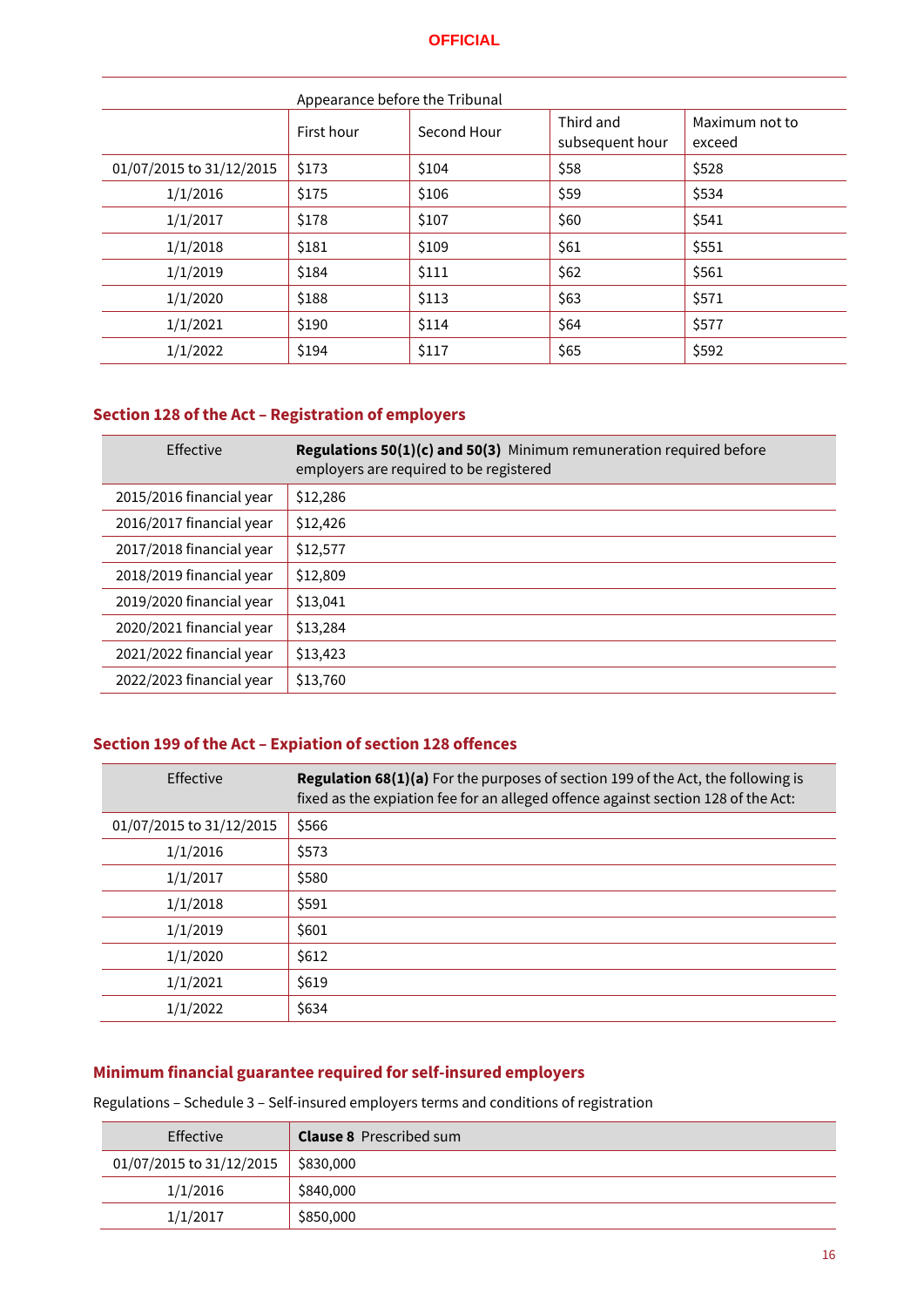| 1/1/2018 | \$870,000 |
|----------|-----------|
| 1/1/2019 | \$880,000 |
| 1/1/2020 | \$900,000 |
| 1/1/2021 | \$910,000 |
| 1/1/2022 | \$930,000 |

# <span id="page-18-0"></span>**Lump sum compensation – non-economic loss for existing injuries to 1 July 2015**

Regulation 5 of the Return to Work (Transitional Arrangements) (General) Regulation 2015, the table set out in Schedule 4 of the *Workers Rehabilitation and Compensation Regulations 2010* will continue to apply.

| <b>WPI</b><br>degree | 2008 and<br>all<br>preceding<br>years | 2009     | 2010     | 2011     | 2012     | 2013     | 2014     | 01/01/2015<br>to<br>30/06/2015 |
|----------------------|---------------------------------------|----------|----------|----------|----------|----------|----------|--------------------------------|
| 0                    | \$0                                   | \$0      | \$0      | \$0      | \$0      | \$0      | \$0      | \$0                            |
| 1                    | \$0                                   | \$0      | \$0      | \$0      | \$0      | \$0      | \$0      | \$0                            |
| 2                    | \$0                                   | \$0      | \$0      | \$0      | \$0      | \$0      | \$0      | \$0                            |
| 3                    | \$0                                   | \$0      | \$0      | \$0      | \$0      | \$0      | \$0      | \$0                            |
| 4                    | \$0                                   | \$0      | \$0      | \$0      | \$0      | \$0      | \$0      | \$0                            |
| 5                    | \$10,000                              | \$10,514 | \$10,657 | \$10,936 | \$11,370 | \$11,567 | \$11,795 | \$12,045                       |
| 6                    | \$11,424                              | \$12,012 | \$12,175 | \$12,494 | \$12,989 | \$13,215 | \$13,475 | \$13,761                       |
| 7                    | \$12,874                              | \$13,536 | \$13,720 | \$14,079 | \$14,637 | \$14,892 | \$15,185 | \$15,507                       |
| 8                    | \$14,363                              | \$15,102 | \$15,307 | \$15,708 | \$16,330 | \$16,614 | \$16,941 | \$17,301                       |
| 9                    | \$15,902                              | \$16,720 | \$16,947 | \$17,391 | \$18,080 | \$18,394 | \$18,756 | \$19,154                       |
| 10                   | \$17,500                              | \$18,400 | \$18,650 | \$19,138 | \$19,897 | \$20,243 | \$20,641 | \$21,079                       |
| 11                   | \$19,168                              | \$20,154 | \$20,427 | \$20,962 | \$21,792 | \$22,172 | \$22,608 | \$23,087                       |
| 12                   | \$20,916                              | \$21,991 | \$22,289 | \$22,872 | \$23,779 | \$24,193 | \$24,668 | \$25,192                       |
| 13                   | \$22,753                              | \$23,923 | \$24,248 | \$24,883 | \$25,869 | \$26,319 | \$26,836 | \$27,406                       |
| 14                   | \$24,689                              | \$25,958 | \$26,310 | \$26,998 | \$28,069 | \$28,557 | \$29,118 | \$29,736                       |
| 15                   | \$26,731                              | \$28,105 | \$28,486 | \$29,231 | \$30,390 | \$30,919 | \$31,527 | \$32,195                       |
| 16                   | \$28,889                              | \$30,374 | \$30,786 | \$31,591 | \$32,844 | \$33,415 | \$34,072 | \$34,795                       |
| 17                   | \$31,170                              | \$32,772 | \$33,216 | \$34,085 | \$35,436 | \$36,052 | \$36,761 | \$37,541                       |
| 18                   | \$33,582                              | \$35,308 | \$35,787 | \$36,723 | \$38,179 | \$38,843 | \$39,607 | \$40,447                       |
| 19                   | \$36,132                              | \$37,990 | \$38,505 | \$39,512 | \$41,078 | \$41,793 | \$42,615 | \$43,519                       |
| 20                   | \$38,827                              | \$40,823 | \$41,376 | \$42,458 | \$44,141 | \$44,909 | \$45,792 | \$46,764                       |
| 21                   | \$41,673                              | \$43,815 | \$44,409 | \$45,571 | \$47,377 | \$48,201 | \$49,149 | \$50,192                       |
| 22                   | \$44,676                              | \$46,973 | \$47,610 | \$48,855 | \$50,792 | \$51,675 | \$52,692 | \$53,809                       |
| 23                   | \$47,842                              | \$50,301 | \$50,983 | \$52,317 | \$54,390 | \$55,336 | \$56,425 | \$57,622                       |
| 24                   | \$51,176                              | \$53,807 | \$54,536 | \$55,962 | \$58,181 | \$59,193 | \$60,357 | \$61,637                       |
| 25                   | \$54,683                              | \$57,494 | \$58,273 | \$59,797 | \$62,167 | \$63,249 | \$64,493 | \$65,861                       |
| 26                   | \$58,368                              | \$61,368 | \$62,200 | \$63,827 | \$66,357 | \$67,511 | \$68,839 | \$70,299                       |
| 27                   | \$62,236                              | \$65,435 | \$66,322 | \$68,057 | \$70,754 | \$71,985 | \$73,401 | \$74,958                       |
| 28                   | \$66,288                              | \$69,695 | \$70,640 | \$72,488 | \$75,361 | \$76,672 | \$78,179 | \$79,838                       |
| 29                   | \$70,531                              | \$74,156 | \$75,161 | \$77,127 | \$80,184 | \$81,579 | \$83,183 | \$84,948                       |
| $30\,$               | \$75,000                              | \$78,855 | \$79,924 | \$82,014 | \$85,265 | \$86,748 | \$88,454 | \$90,331                       |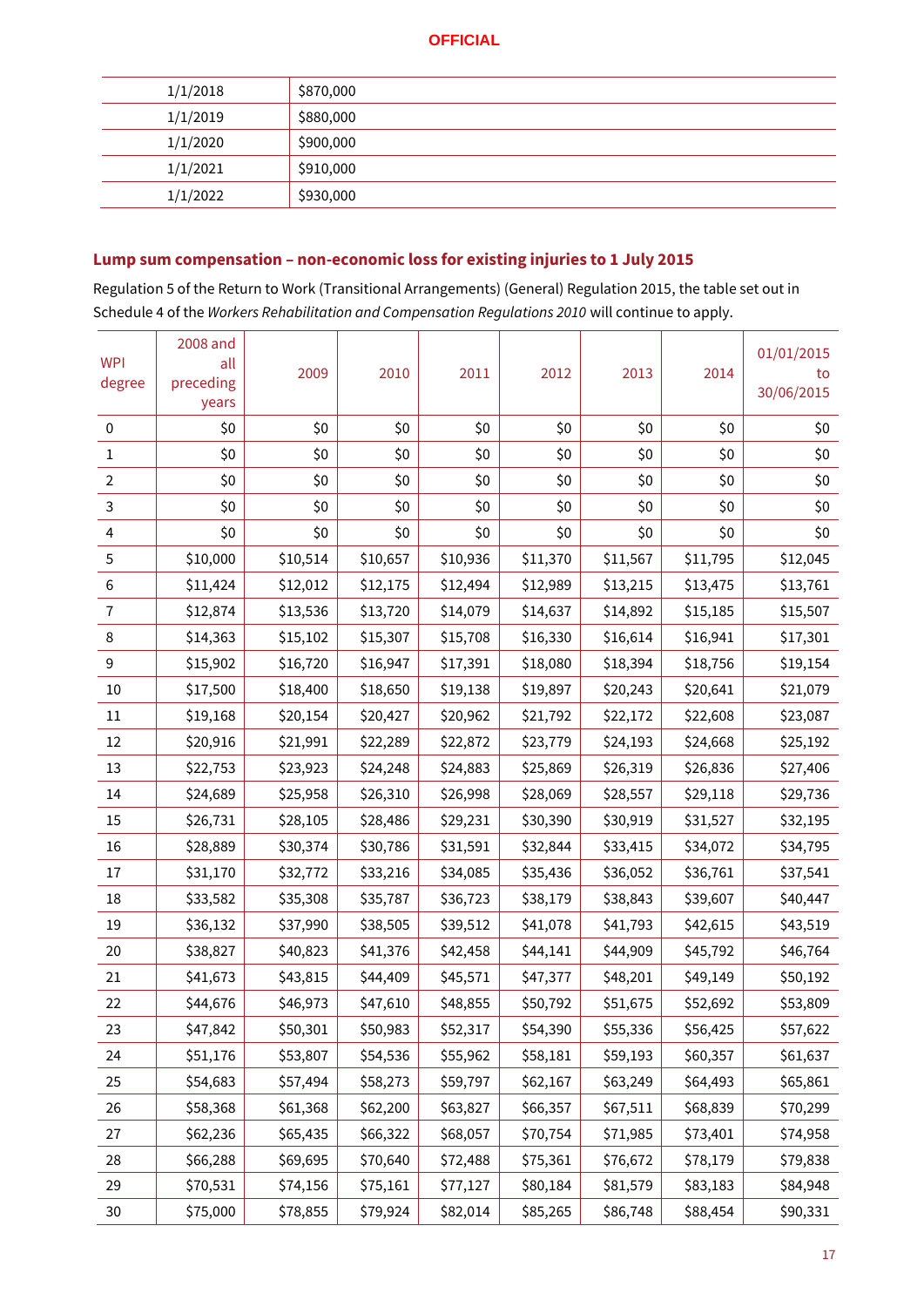| <b>WPI</b><br>degree | 2008 and<br>all<br>preceding<br>years | 2009      | 2010      | 2011      | 2012      | 2013      | 2014      | 01/01/2015<br>to<br>30/06/2015 |
|----------------------|---------------------------------------|-----------|-----------|-----------|-----------|-----------|-----------|--------------------------------|
| 31                   | \$79,594                              | \$83,685  | \$84,819  | \$87,037  | \$90,487  | \$92,061  | \$93,872  | \$95,863                       |
| 32                   | \$84,421                              | \$88,760  | \$89,963  | \$92,316  | \$95,975  | \$97,644  | \$99,565  | \$101,677                      |
| 33                   | \$89,446                              | \$94,044  | \$95,318  | \$97,811  | \$101,688 | \$103,457 | \$105,491 | \$107,729                      |
| 34                   | \$94,673                              | \$99,539  | \$100,888 | \$103,526 | \$107,630 | \$109,502 | \$111,656 | \$114,024                      |
| 35                   | \$100,101                             | \$105,246 | \$106,672 | \$109,462 | \$113,800 | \$115,780 | \$118,057 | \$120,561                      |
| 36                   | \$105,732                             | \$111,167 | \$112,673 | \$115,620 | \$120,202 | \$122,293 | \$124,698 | \$127,344                      |
| 37                   | \$111,566                             | \$117,300 | \$118,889 | \$121,998 | \$126,834 | \$129,040 | \$131,578 | \$134,369                      |
| 38                   | \$117,604                             | \$123,649 | \$125,324 | \$128,601 | \$133,699 | \$136,025 | \$138,700 | \$141,642                      |
| 39                   | \$123,845                             | \$130,211 | \$131,975 | \$135,426 | \$140,794 | \$143,243 | \$146,060 | \$149,159                      |
| 40                   | \$130,288                             | \$136,985 | \$138,841 | \$142,472 | \$148,119 | \$150,696 | \$153,659 | \$156,919                      |
| 41                   | \$136,932                             | \$143,970 | \$145,921 | \$149,737 | \$155,672 | \$158,380 | \$161,495 | \$164,921                      |
| 42                   | \$143,775                             | \$151,165 | \$153,213 | \$157,220 | \$163,451 | \$166,295 | \$169,565 | \$173,162                      |
| 43                   | \$150,817                             | \$158,569 | \$160,717 | \$164,920 | \$171,457 | \$174,439 | \$177,870 | \$181,643                      |
| 44                   | \$158,055                             | \$166,179 | \$168,430 | \$172,835 | \$179,685 | \$182,811 | \$186,406 | \$190,361                      |
| 45                   | \$165,486                             | \$173,992 | \$176,349 | \$180,961 | \$188,133 | \$191,406 | \$195,170 | \$199,311                      |
| 46                   | \$173,107                             | \$182,004 | \$184,470 | \$189,294 | \$196,797 | \$200,220 | \$204,158 | \$208,489                      |
| 47                   | \$180,916                             | \$190,215 | \$192,792 | \$197,834 | \$205,675 | \$209,253 | \$213,368 | \$217,895                      |
| 48                   | \$188,907                             | \$198,616 | \$201,307 | \$206,571 | \$214,759 | \$218,495 | \$222,792 | \$227,518                      |
| 49                   | \$197,078                             | \$207,207 | \$210,014 | \$215,506 | \$224,048 | \$227,945 | \$232,428 | \$237,359                      |
| 50                   | \$205,424                             | \$215,982 | \$218,908 | \$224,632 | \$233,536 | \$237,599 | \$242,271 | \$247,411                      |
| 51                   | \$213,940                             | \$224,936 | \$227,983 | \$233,945 | \$243,218 | \$247,448 | \$252,315 | \$257,668                      |
| 52                   | \$222,621                             | \$234,063 | \$237,234 | \$243,438 | \$253,087 | \$257,489 | \$262,553 | \$268,123                      |
| 53                   | \$231,461                             | \$243,357 | \$246,654 | \$253,104 | \$263,136 | \$267,714 | \$272,978 | \$278,770                      |
| 54                   | \$240,455                             | \$252,814 | \$256,239 | \$262,940 | \$273,362 | \$278,117 | \$283,586 | \$289,603                      |
| 55                   | \$250,000                             | \$262,849 | \$266,410 | \$273,376 | \$284,212 | \$289,156 | \$294,843 | \$301,098                      |
| 56                   | \$258,877                             | \$272,182 | \$275,869 | \$283,083 | \$294,304 | \$299,423 | \$305,311 | \$311,788                      |
| 57                   | \$268,292                             | \$282,081 | \$285,902 | \$293,378 | \$305,007 | \$310,312 | \$316,415 | \$323,128                      |
| 58                   | \$277,832                             | \$292,112 | \$296,069 | \$303,811 | \$315,853 | \$321,348 | \$327,667 | \$334,619                      |
| 59                   | \$287,491                             | \$302,267 | \$306,362 | \$314,373 | \$326,834 | \$332,519 | \$339,059 | \$346,252                      |
| 60                   | \$297,260                             | \$312,538 | \$316,772 | \$325,055 | \$337,940 | \$343,818 | \$350,580 | \$358,017                      |
| 61                   | \$307,131                             | \$322,916 | \$327,291 | \$335,849 | \$349,162 | \$355,235 | \$362,221 | \$369,906                      |
| 62                   | \$317,094                             | \$333,392 | \$337,908 | \$346,744 | \$360,488 | \$366,759 | \$373,971 | \$381,905                      |
| 63                   | \$327,140                             | \$343,954 | \$348,613 | \$357,729 | \$371,908 | \$378,378 | \$385,819 | \$394,004                      |
| 64                   | \$337,260                             | \$354,594 | \$359,398 | \$368,796 | \$383,414 | \$390,083 | \$397,755 | \$406,193                      |
| 65                   | \$347,444                             | \$365,301 | \$370,250 | \$379,932 | \$394,991 | \$401,862 | \$409,765 | \$418,458                      |
| 66                   | \$357,680                             | \$376,063 | \$381,157 | \$391,124 | \$406,627 | \$413,700 | \$421,836 | \$430,785                      |
| 67                   | \$367,959                             | \$386,871 | \$392,112 | \$402,365 | \$418,314 | \$425,591 | \$433,960 | \$443,167                      |
| 68                   | \$378,270                             | \$397,712 | \$403,100 | \$413,641 | \$430,036 | \$437,517 | \$446,121 | \$455,585                      |
| 69                   | \$388,600                             | \$408,573 | \$414,108 | \$424,936 | \$441,780 | \$449,465 | \$458,304 | \$468,027                      |
| $70\,$               | \$400,000                             | \$420,558 | \$426,255 | \$437,401 | \$454,739 | \$462,649 | \$471,747 | \$481,755                      |
| 71                   | \$400,000                             | \$420,558 | \$426,255 | \$437,401 | \$454,739 | \$462,649 | \$471,747 | \$481,755                      |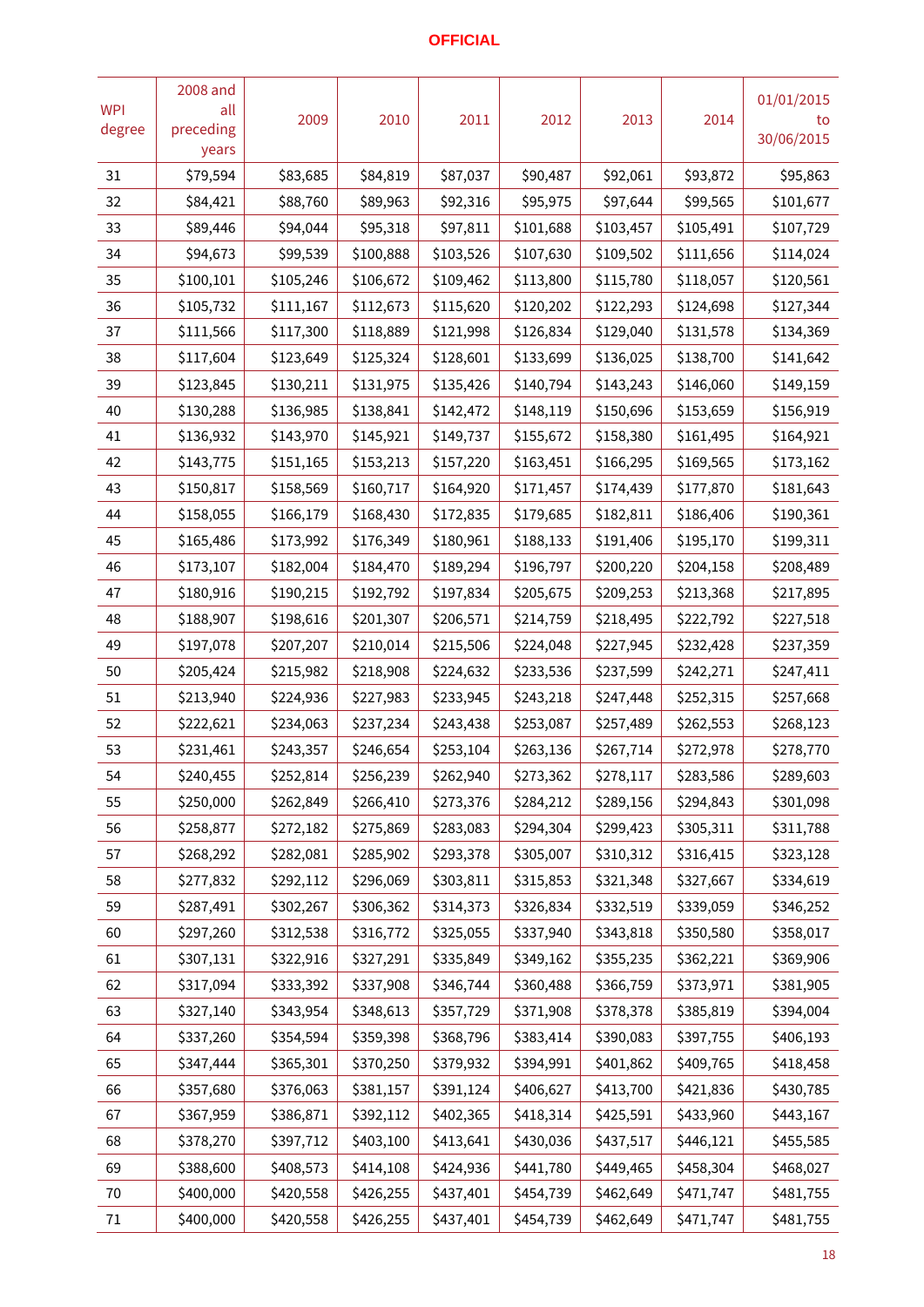| <b>WPI</b><br>degree | 2008 and<br>all<br>preceding<br>years | 2009      | 2010      | 2011      | 2012      | 2013      | 2014      | 01/01/2015<br>to<br>30/06/2015 |
|----------------------|---------------------------------------|-----------|-----------|-----------|-----------|-----------|-----------|--------------------------------|
| 72                   | \$400,000                             | \$420,558 | \$426,255 | \$437,401 | \$454,739 | \$462,649 | \$471,747 | \$481,755                      |
| 73                   | \$400,000                             | \$420,558 | \$426,255 | \$437,401 | \$454,739 | \$462,649 | \$471,747 | \$481,755                      |
| 74                   | \$400,000                             | \$420,558 | \$426,255 | \$437,401 | \$454,739 | \$462,649 | \$471,747 | \$481,755                      |
| 75                   | \$400,000                             | \$420,558 | \$426,255 | \$437,401 | \$454,739 | \$462,649 | \$471,747 | \$481,755                      |
| 76                   | \$400,000                             | \$420,558 | \$426,255 | \$437,401 | \$454,739 | \$462,649 | \$471,747 | \$481,755                      |
| 77                   | \$400 000                             | \$420,558 | \$426,255 | \$437,401 | \$454,739 | \$462,649 | \$471,747 | \$481,755                      |
| 78                   | \$400 000                             | \$420,558 | \$426,255 | \$437,401 | \$454,739 | \$462,649 | \$471,747 | \$481,755                      |
| 79                   | \$400 000                             | \$420,558 | \$426,255 | \$437,401 | \$454,739 | \$462,649 | \$471,747 | \$481,755                      |
| 80                   | \$400 000                             | \$420,558 | \$426,255 | \$437,401 | \$454,739 | \$462,649 | \$471,747 | \$481,755                      |
| 81                   | \$400 000                             | \$420,558 | \$426,255 | \$437,401 | \$454,739 | \$462,649 | \$471,747 | \$481,755                      |
| 82                   | \$400 000                             | \$420,558 | \$426,255 | \$437,401 | \$454,739 | \$462,649 | \$471,747 | \$481,755                      |
| 83                   | \$400 000                             | \$420,558 | \$426,255 | \$437,401 | \$454,739 | \$462,649 | \$471,747 | \$481,755                      |
| 84                   | \$400 000                             | \$420,558 | \$426,255 | \$437,401 | \$454,739 | \$462,649 | \$471,747 | \$481,755                      |
| 85                   | \$400 000                             | \$420,558 | \$426,255 | \$437,401 | \$454,739 | \$462,649 | \$471,747 | \$481,755                      |
| 86                   | \$400 000                             | \$420,558 | \$426,255 | \$437,401 | \$454,739 | \$462,649 | \$471,747 | \$481,755                      |
| 87                   | \$400 000                             | \$420,558 | \$426,255 | \$437,401 | \$454,739 | \$462,649 | \$471,747 | \$481,755                      |
| 88                   | \$400 000                             | \$420,558 | \$426,255 | \$437,401 | \$454,739 | \$462,649 | \$471,747 | \$481,755                      |
| 89                   | \$400 000                             | \$420,558 | \$426,255 | \$437,401 | \$454,739 | \$462,649 | \$471,747 | \$481,755                      |
| 90                   | \$400 000                             | \$420,558 | \$426,255 | \$437,401 | \$454,739 | \$462,649 | \$471,747 | \$481,755                      |
| 91                   | \$400 000                             | \$420,558 | \$426,255 | \$437,401 | \$454,739 | \$462,649 | \$471,747 | \$481,755                      |
| 92                   | \$400 000                             | \$420,558 | \$426,255 | \$437,401 | \$454,739 | \$462,649 | \$471,747 | \$481,755                      |
| 93                   | \$400 000                             | \$420,558 | \$426,255 | \$437,401 | \$454,739 | \$462,649 | \$471,747 | \$481,755                      |
| 94                   | \$400 000                             | \$420,558 | \$426,255 | \$437,401 | \$454,739 | \$462,649 | \$471,747 | \$481,755                      |
| 95                   | \$400 000                             | \$420,558 | \$426,255 | \$437,401 | \$454,739 | \$462,649 | \$471,747 | \$481,755                      |
| 96                   | \$400 000                             | \$420,558 | \$426,255 | \$437,401 | \$454,739 | \$462,649 | \$471,747 | \$481,755                      |
| 97                   | \$400 000                             | \$420,558 | \$426,255 | \$437,401 | \$454,739 | \$462,649 | \$471,747 | \$481,755                      |
| 98                   | \$400 000                             | \$420,558 | \$426,255 | \$437,401 | \$454,739 | \$462,649 | \$471,747 | \$481,755                      |
| 99                   | \$400 000                             | \$420,558 | \$426,255 | \$437,401 | \$454,739 | \$462,649 | \$471,747 | \$481,755                      |
| 100                  | \$400 000                             | \$420,558 | \$426,255 | \$437,401 | \$454,739 | \$462,649 | \$471,747 | \$481,755                      |